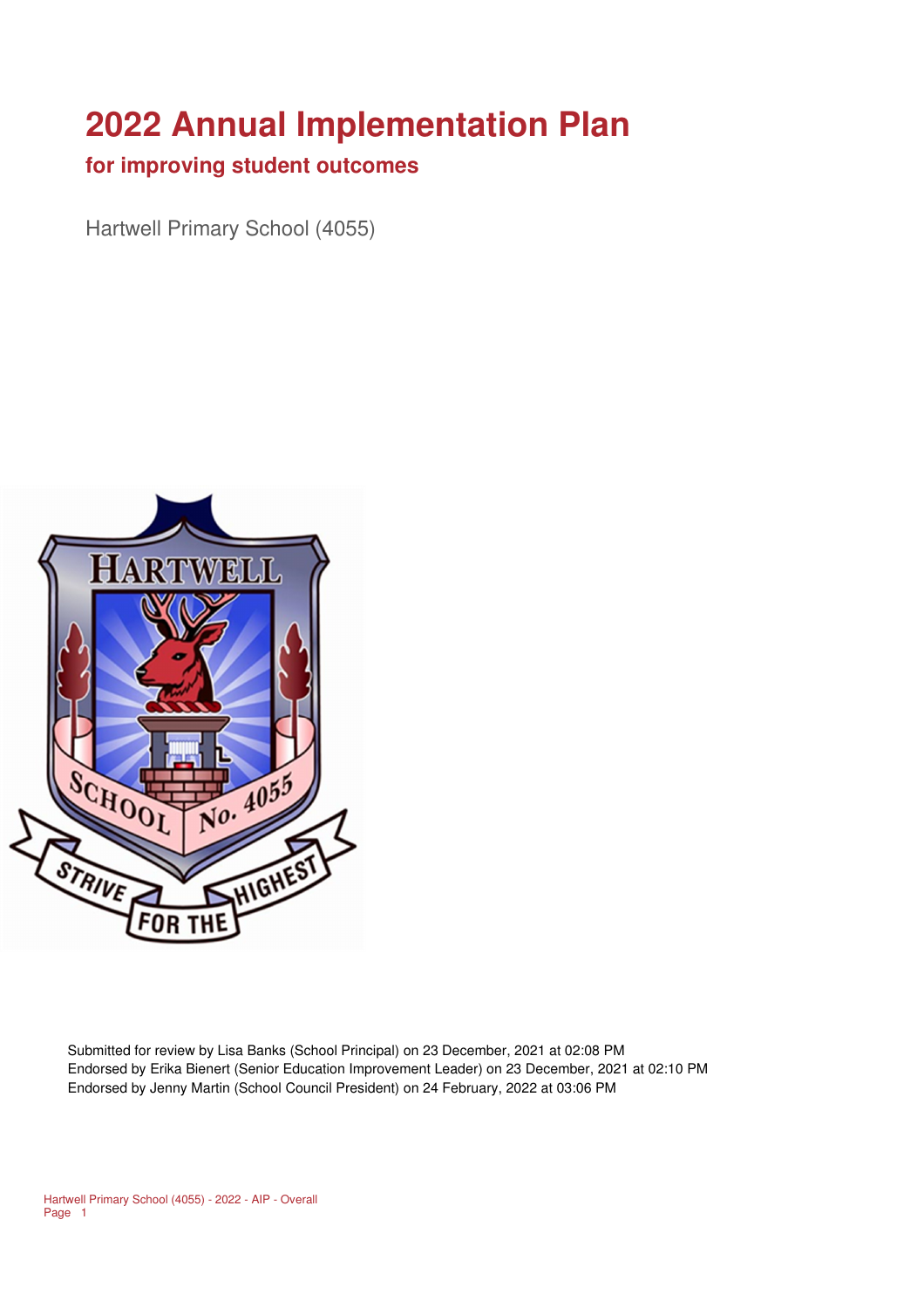## **Self-evaluation Summary - 2022**

|                                           | <b>FISO 2.0 Dimensions</b>                                                                                                                                                                                                       | <b>Self-evaluation Level</b> |
|-------------------------------------------|----------------------------------------------------------------------------------------------------------------------------------------------------------------------------------------------------------------------------------|------------------------------|
| <b>Teaching</b><br>and<br><b>Learning</b> | Documented teaching and learning program based on the Victorian<br>Curriculum and senior secondary pathways, incorporating extra-<br>curricula programs                                                                          |                              |
|                                           | Use of common and subject-specific high impact teaching and<br>learning strategies as part of a shared and responsive teaching and<br>learning model implemented through positive and supportive student-<br>staff relationships | Excelling                    |

| <b>Assessment</b> | Systematic use of assessment strategies and measurement practices<br>to obtain and provide feedback on student learning growth, attainment<br>and wellbeing capabilities | Embedding |
|-------------------|--------------------------------------------------------------------------------------------------------------------------------------------------------------------------|-----------|
|                   | Systematic use of data and evidence to drive the prioritisation,<br>development, and implementation of actions in schools and<br>classrooms.                             |           |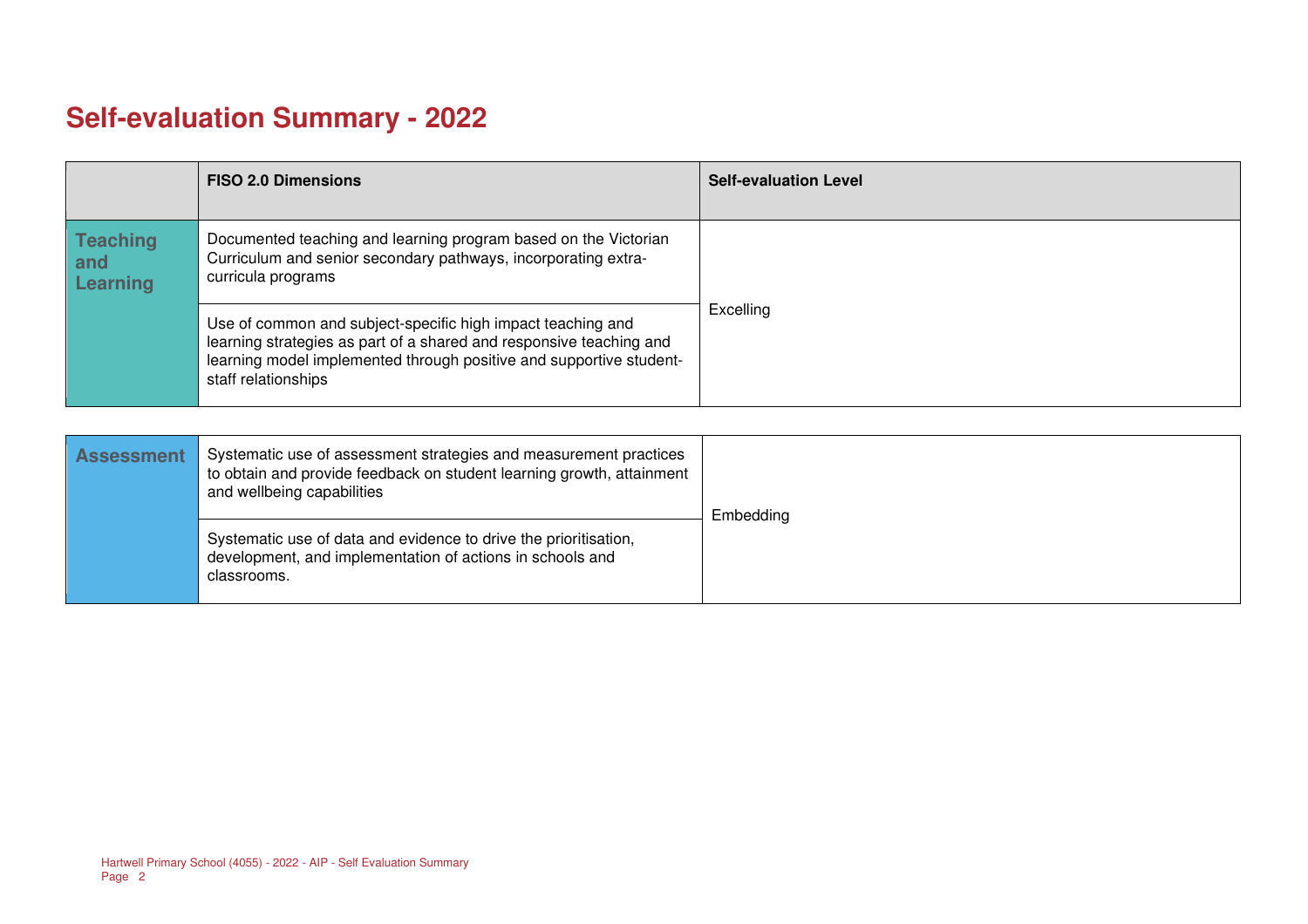| Leadership | The strategic direction and deployment of resources to create and<br>reflect shared goals and values; high expectations; and a positive,<br>safe and orderly learning environment | <b>Excelling</b> |
|------------|-----------------------------------------------------------------------------------------------------------------------------------------------------------------------------------|------------------|
|            | Shared development of a culture of respect and collaboration with<br>positive and supportive relationships between students and staff at the<br>core                              |                  |

| Engagement | Activation of student voice and agency, including in leadership and<br>learning, to strengthen students' participation and engagement in<br>school                                    | Embedding |
|------------|---------------------------------------------------------------------------------------------------------------------------------------------------------------------------------------|-----------|
|            | Strong relationships and active partnerships between schools and<br>families/carers, communities, and organisations to strengthen<br>students' participation and engagement in school |           |

| <b>Support</b> | Responsive, tiered and contextualised approaches and strong<br>relationships to support student learning, wellbeing and inclusion                                         |           |
|----------------|---------------------------------------------------------------------------------------------------------------------------------------------------------------------------|-----------|
|                | Effective use of resources and active partnerships with families/carers,<br>specialist providers and community organisations to provide<br>responsive support to students | Excelling |

| Enter your reflective comments | The 2021 School Review/School Data/Staff/Student/Parent Surveys indicate that:<br>Teaching and Learning: At Hartwell strong teaching and learning processes are in place. The Leadership Teams across the<br>school work together to provide a consistent program of learning across the school. Our continued work with consultants<br>ensures the school uses best practice and staff have access to coaching and mentoring in order to continue developing<br>teacher efficacy.<br>Assessment: Whilst we have a large number of assessment tools and strategies we continue to review and refine our |
|--------------------------------|---------------------------------------------------------------------------------------------------------------------------------------------------------------------------------------------------------------------------------------------------------------------------------------------------------------------------------------------------------------------------------------------------------------------------------------------------------------------------------------------------------------------------------------------------------------------------------------------------------|
|                                | understanding and use of them to support teaching and learning, cohort tracking and individualising the curriculum. We wish                                                                                                                                                                                                                                                                                                                                                                                                                                                                             |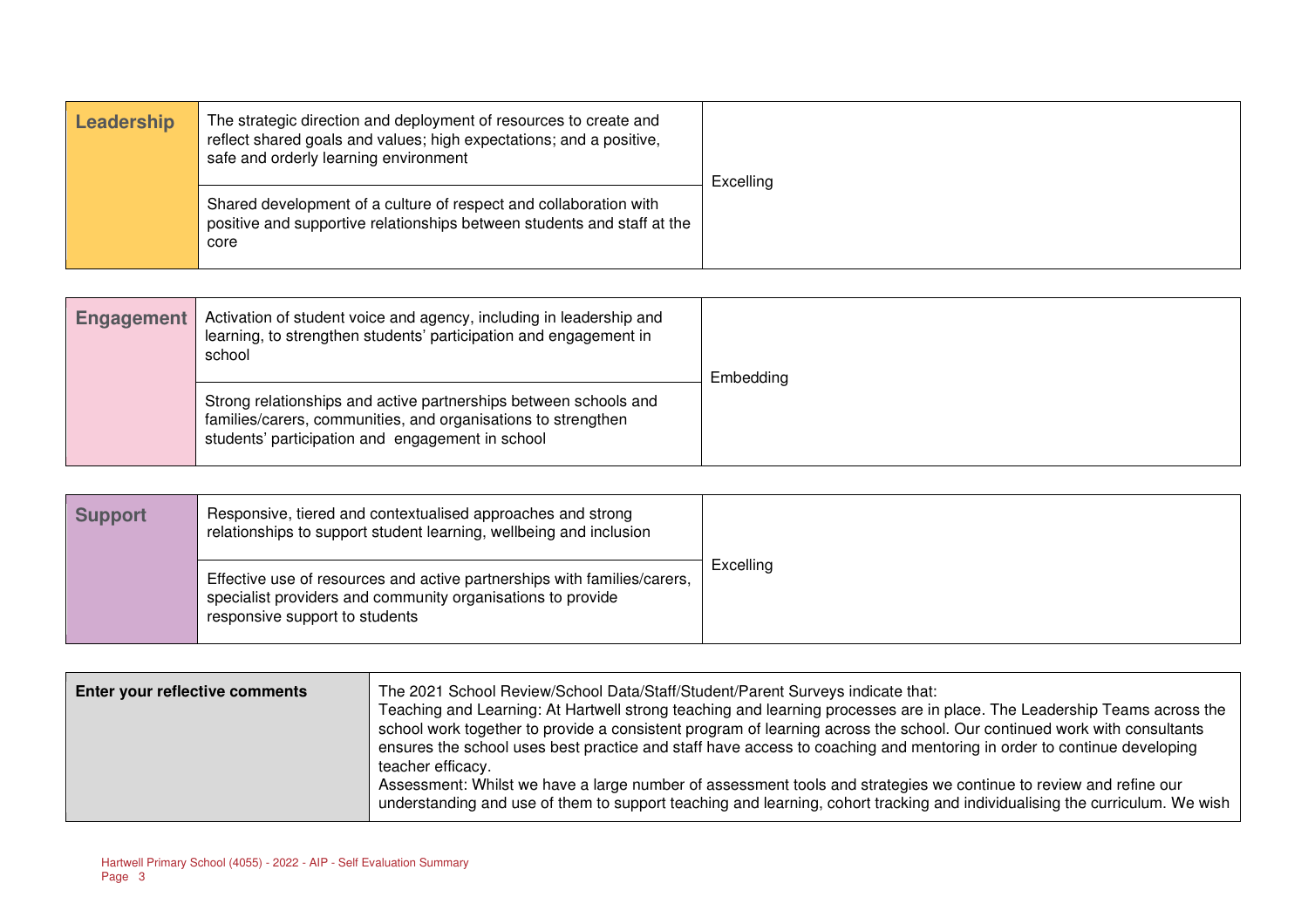|                                  | to further unpack the use of data in the school to enable teachers and staff to be able to utilise information and for students<br>to be active participants in their learning.<br>Leadership: At Hartwell a clear team structure is in place across the school with opportunities for individual development.<br>There is a strong focus on leadership development to support succession planning as needed. The Principal class, SIT and<br>Team Leaders were together to ensure consistency and enable high standards in all areas across the school. Our review<br>indicated that the culture within the school was positive and productive in all areas.<br>Engagement: Collaboration, communication and consistency of practice is again prioritised to ensure students, staff and the<br>community are well supported. This is clearly evident in the student, staff and parent surveys where our data shows<br>consistently high outcomes and positive connections to the school.<br>Support and Resources: The SRP and Local Budgets are managed with a clear purpose for child-centered learning.<br>Budgets are realigned each year and monitored carefully to ensure human resources and the management of school<br>programs/consumables are targeted and responsive to the teaching and learning programs, AIP and Strategic Plan. |
|----------------------------------|--------------------------------------------------------------------------------------------------------------------------------------------------------------------------------------------------------------------------------------------------------------------------------------------------------------------------------------------------------------------------------------------------------------------------------------------------------------------------------------------------------------------------------------------------------------------------------------------------------------------------------------------------------------------------------------------------------------------------------------------------------------------------------------------------------------------------------------------------------------------------------------------------------------------------------------------------------------------------------------------------------------------------------------------------------------------------------------------------------------------------------------------------------------------------------------------------------------------------------------------------------------------------------------------------------------------------------------------------|
| <b>Considerations for 2022</b>   | - With falling numbers across the school we will continue to work within our budgets to best to manage the human resources<br>within the school to support student learning.<br>- Continuing to enable teams to work collaboratively together to achieve common goals as set out in the AIP<br>- Reconnecting the community to school life and developing systems that support parents to have a clear understanding and<br>transparency in the learning process.<br>- Acknowledging 100 years of education at Hartwell with our centenary celebrations.                                                                                                                                                                                                                                                                                                                                                                                                                                                                                                                                                                                                                                                                                                                                                                                         |
| Documents that support this plan |                                                                                                                                                                                                                                                                                                                                                                                                                                                                                                                                                                                                                                                                                                                                                                                                                                                                                                                                                                                                                                                                                                                                                                                                                                                                                                                                                  |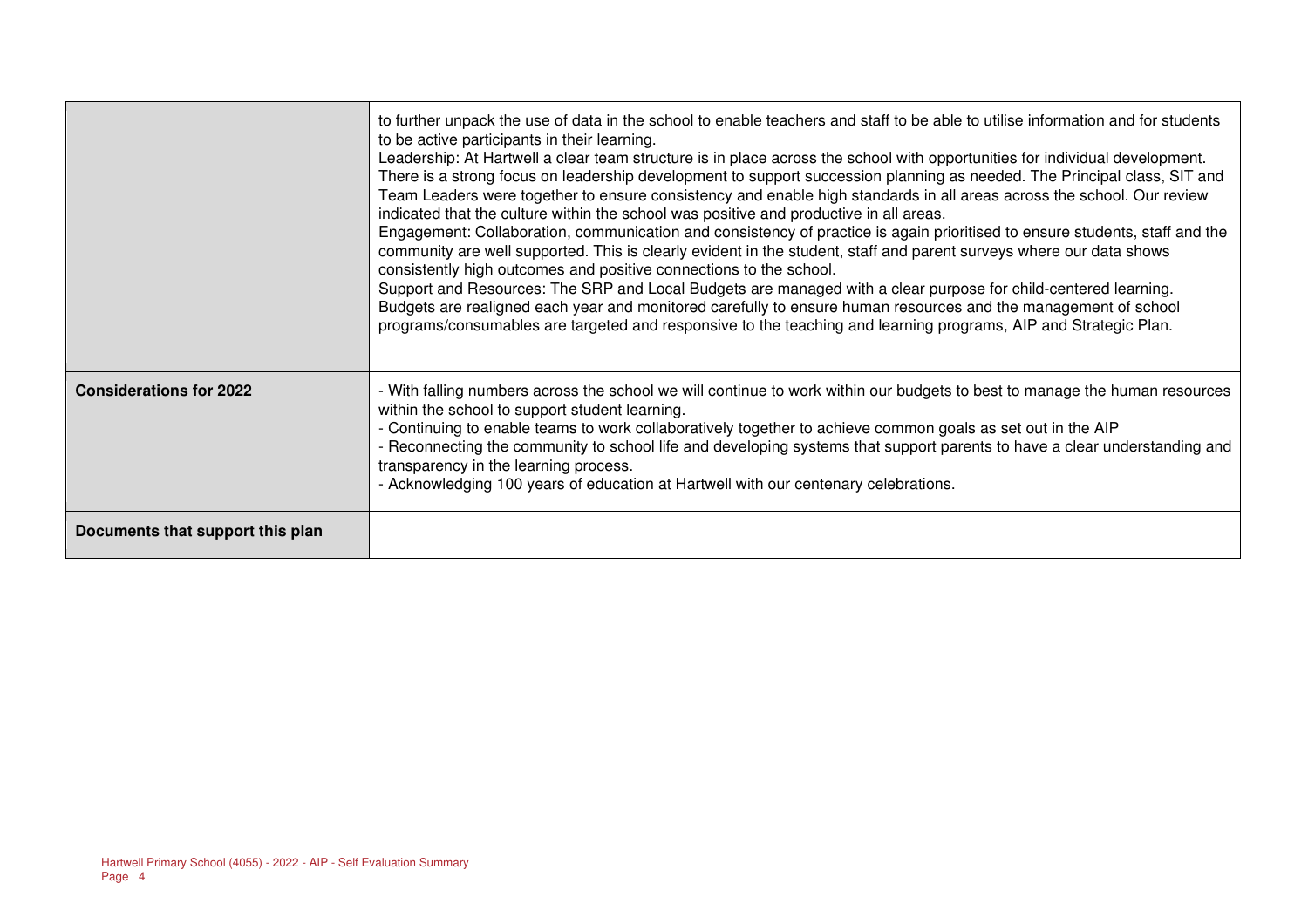## **SSP Goals Targets and KIS**

| Goal 1                                                  | <b>2022 Priorities Goal</b><br><br><br>Some of our students have thrived in the remote learning environment, others have maintained their learning progress,<br>and some need extra learning and wellbeing support despite the best efforts of their teachers and families. In 2022 we will<br>continue to focus on student learning - with an increased focus on numeracy - and student wellbeing through the 2022<br>Priorities Goal, a learning Key Improvement Strategy and a wellbeing Key Improvement Strategy. We will teach and<br>support each student at their point of need and in line with FISO. |
|---------------------------------------------------------|---------------------------------------------------------------------------------------------------------------------------------------------------------------------------------------------------------------------------------------------------------------------------------------------------------------------------------------------------------------------------------------------------------------------------------------------------------------------------------------------------------------------------------------------------------------------------------------------------------------|
| Target 1.1                                              | Support for the 2022 Priorities                                                                                                                                                                                                                                                                                                                                                                                                                                                                                                                                                                               |
| Key Improvement Strategy 1.a<br>Priority 2022 Dimension | Learning - Support both those who need extra support and those who have thrived to continue to extend their learning,<br>especially in numeracy                                                                                                                                                                                                                                                                                                                                                                                                                                                               |
| Key Improvement Strategy 1.b<br>Priority 2022 Dimension | Wellbeing - Effectively mobilise available resources to support students' wellbeing and mental health, especially the most<br>vulnerable                                                                                                                                                                                                                                                                                                                                                                                                                                                                      |
| Goal 2                                                  | Optimise student learning growth in literacy and numeracy and build the capability of students to be active learners.                                                                                                                                                                                                                                                                                                                                                                                                                                                                                         |
| Target 2.1                                              | <b>NAPLAN</b>                                                                                                                                                                                                                                                                                                                                                                                                                                                                                                                                                                                                 |
|                                                         | By 2025 increase the percentage of Year 5 students achieving in the top two bands in:                                                                                                                                                                                                                                                                                                                                                                                                                                                                                                                         |
|                                                         | • reading from $71\%$ (2021) to $75\%$                                                                                                                                                                                                                                                                                                                                                                                                                                                                                                                                                                        |
|                                                         | • writing from 29% (2021) to $35\%$                                                                                                                                                                                                                                                                                                                                                                                                                                                                                                                                                                           |
|                                                         | • numeracy from $67\%$ (2021) to 70%.                                                                                                                                                                                                                                                                                                                                                                                                                                                                                                                                                                         |
|                                                         |                                                                                                                                                                                                                                                                                                                                                                                                                                                                                                                                                                                                               |
|                                                         | By 2025 increase above benchmark growth in:                                                                                                                                                                                                                                                                                                                                                                                                                                                                                                                                                                   |
|                                                         | • reading from $43\%$ (2021) to $45\%$                                                                                                                                                                                                                                                                                                                                                                                                                                                                                                                                                                        |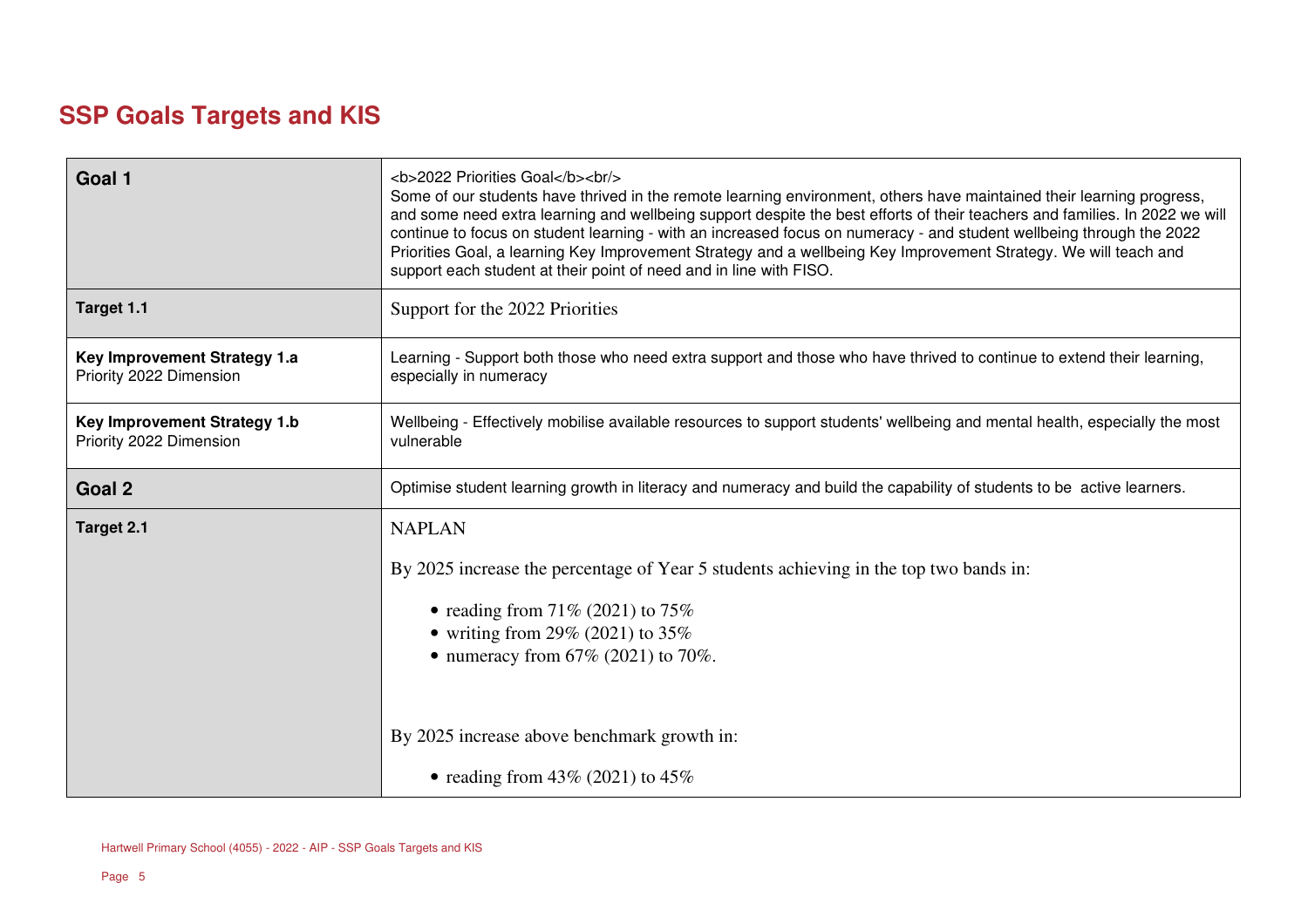|                   | • writing from $27\%$ (2019) to 30%<br>• numeracy from $33\%$ (2021) to $35\%$ .                                                                                                                                                                                                                            |
|-------------------|-------------------------------------------------------------------------------------------------------------------------------------------------------------------------------------------------------------------------------------------------------------------------------------------------------------|
| <b>Target 2.2</b> | Teacher judgements<br>By 2025 increase the percentage mean of students in Years 1-6 achieving at or above expected growth in:<br>• reading and viewing from 80% (2019 to 2020) to $82\%$<br>• writing from 78% (2019 to 2020) to 80%<br>• number and algebra from $80\%$ (2019 to 2020) to $82\%$ .         |
| Target 2.3        | School Staff Survey (SSS)<br>• By 2025 increase the percentages of positive staff responses to the Teacher collaboration factor from<br>70% (2020) to 75%.                                                                                                                                                  |
| Target 2.4        | Attitudes to School Survey (AtoSS)<br>By 2025 increase the percentages of positive student responses to the following factors:<br>• Differentiated learning challenge from 89% (2021) to 92%<br>• Effective teaching time from $80\%$ (2021) to $85\%$<br>• Motivation and interest from 78% (2021) to 85%. |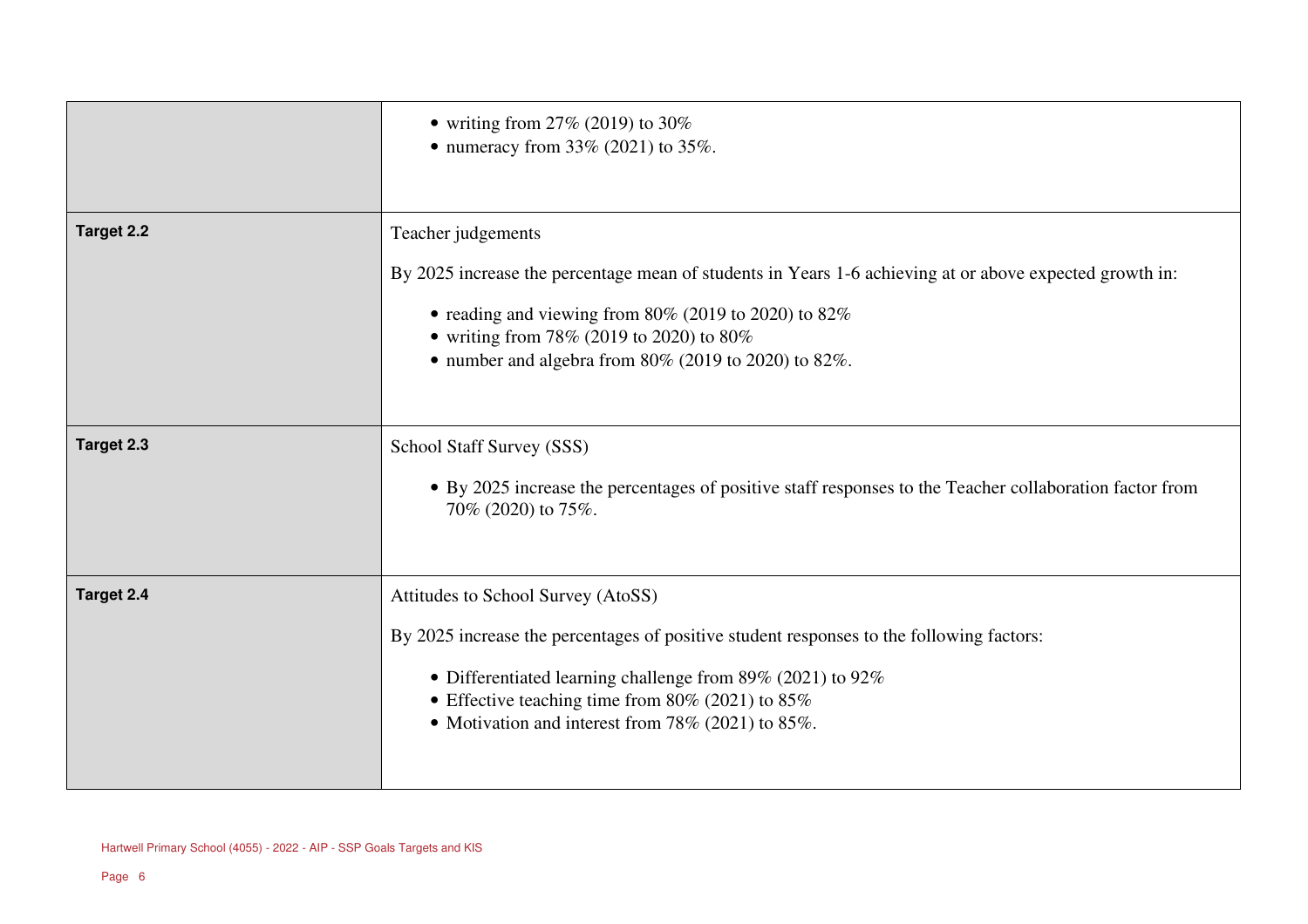| <b>Key Improvement Strategy 2.a</b><br>Evaluating impact on learning                  | Enhance staff capability to consistently use data to inform evidence-based teaching and learning of a differentiated<br>curriculum.                                                                                                                                                                           |
|---------------------------------------------------------------------------------------|---------------------------------------------------------------------------------------------------------------------------------------------------------------------------------------------------------------------------------------------------------------------------------------------------------------|
| <b>Key Improvement Strategy 2.b</b><br>Intellectual engagement and self-<br>awareness | Focus professional learning for teachers on building the capability of students to be active participants in their learning<br>journey, through self-assessment and reflection.                                                                                                                               |
| <b>Key Improvement Strategy 2.c</b><br><b>Building practice excellence</b>            | Embed agreed processes for feedback, coaching and observations that challenge staff to regularly reflect and improve on<br>their practice.                                                                                                                                                                    |
| Goal 3                                                                                | Create an environment that empowers learners to be actively engaged and connected to their learning.                                                                                                                                                                                                          |
| Target 3.1                                                                            | AtoSS<br>By 2025 increase the percentages of positive student responses to the following factors:<br>• Student voice and agency from 70% (2021) to $75\%$<br>• Sense of confidence from $87\%$ (2021) to 90%.                                                                                                 |
| <b>Target 3.2</b>                                                                     | Parent Opinion Survey (POS)<br>By 2025 increase the percentages of positive parent responses to the following factors:<br>• Student agency and voice from $87\%$ (2020) to 90%<br>• Student motivation and support from $84\%$ (2020) to $87\%$<br>• Stimulating learning environment from 87% (2020) to 90%. |
| <b>Key Improvement Strategy 3.a</b>                                                   | Develop staff capacity to activate student voice, agency and a culture of leadership in the learning environment.                                                                                                                                                                                             |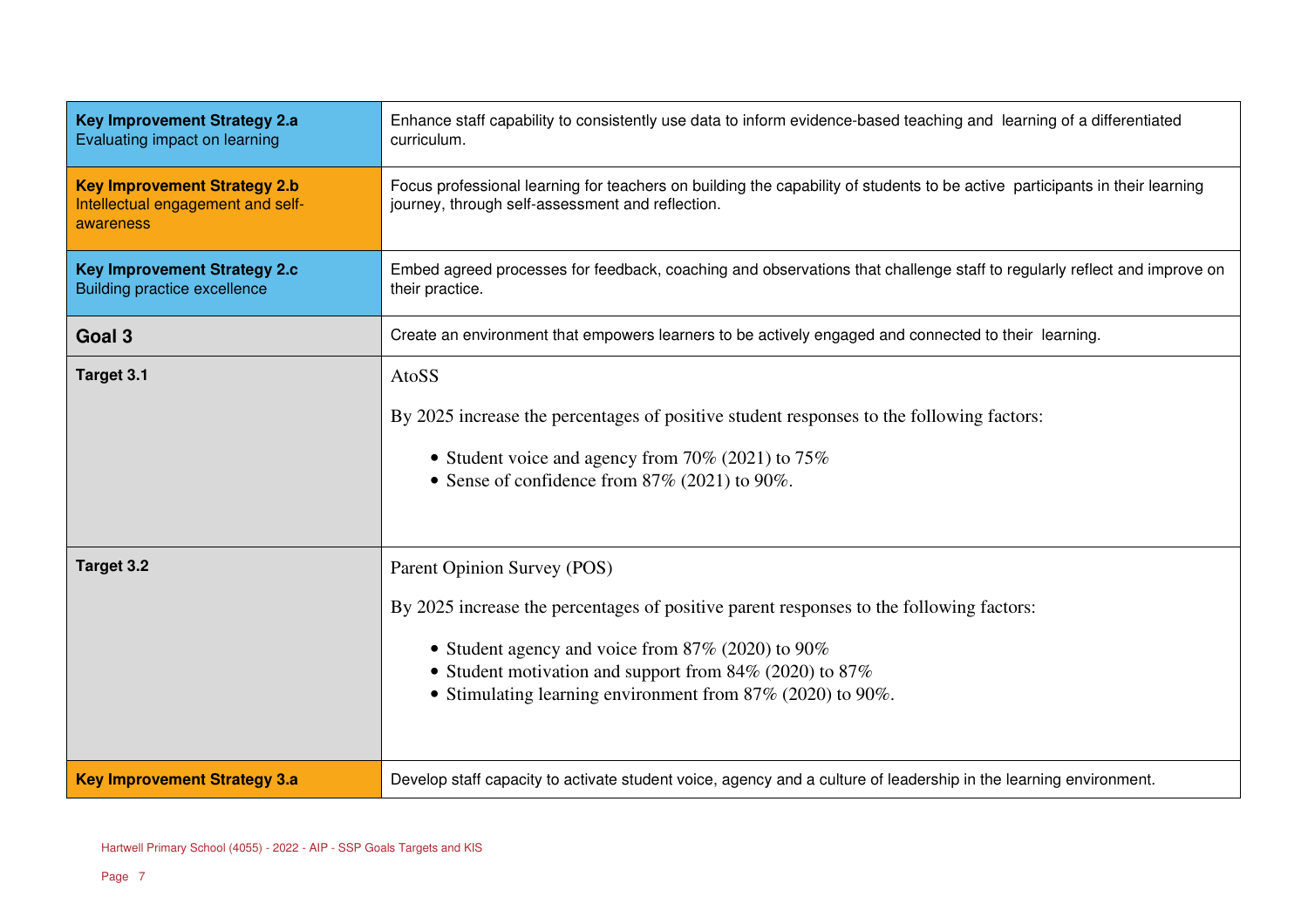| Empowering students and building school                                                 |                                                                                                                                                                                                                                                                                                                                        |
|-----------------------------------------------------------------------------------------|----------------------------------------------------------------------------------------------------------------------------------------------------------------------------------------------------------------------------------------------------------------------------------------------------------------------------------------|
| pride                                                                                   |                                                                                                                                                                                                                                                                                                                                        |
| <b>Key Improvement Strategy 3.b</b><br>Empowering students and building school<br>pride | Develop and implement common language, understanding and practices for student voice and agency.                                                                                                                                                                                                                                       |
| <b>Key Improvement Strategy 3.c</b><br>Evaluating impact on learning                    | Investigate, develop and implement best practice methods to measure improvement in student voice and agency in<br>learning.                                                                                                                                                                                                            |
| Goal 4                                                                                  | Strengthen the capabilities of students, necessary to thrive, contribute and respond positively to the challenges and<br>opportunities of life.                                                                                                                                                                                        |
| <b>Target 4.1</b>                                                                       | AtoSS<br>By 2025 increase the percentages of positive student responses to the following factors:<br>• Teacher concern from 74% (2021) to 80%<br>• Respect for diversity from $80\%$ (2021) to $85\%$ .                                                                                                                                |
| Target 4.2                                                                              | <b>POS</b><br>By 2025 increase the percentages of positive parent responses to the following factors:<br>• General satisfaction from 79% (2020) to $82\%$<br>• Teacher communication from 78% (2020) to 80%<br>• School improvement from 79% (2020) to $82\%$<br>• Parent participation and involvement from $86\%$ (2020) to $88\%$ . |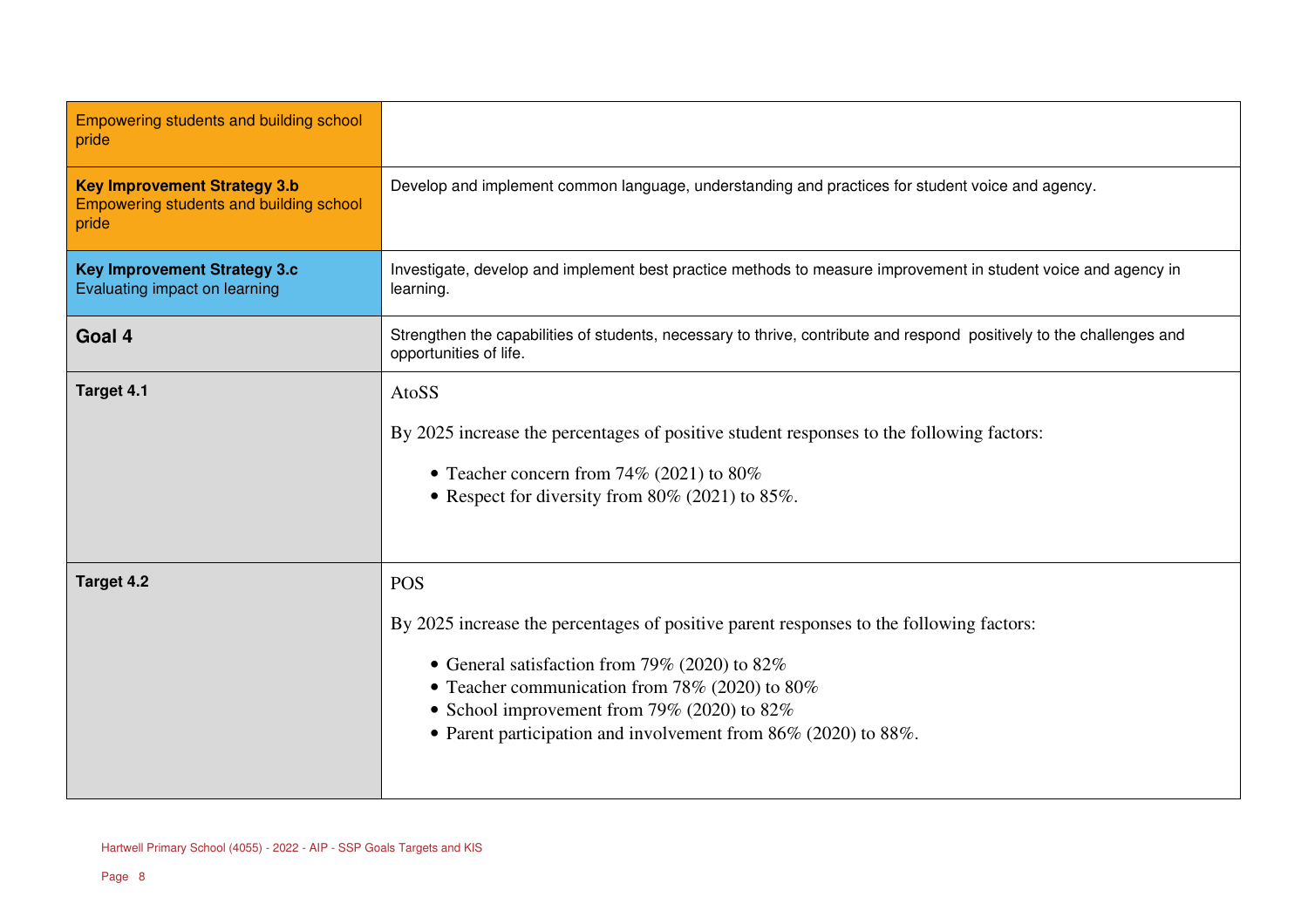| <b>Key Improvement Strategy 4.a</b><br><b>Health and wellbeing</b>                     | Develop a professional learning plan for health and wellbeing that supports and responds to all student needs.                                                              |
|----------------------------------------------------------------------------------------|-----------------------------------------------------------------------------------------------------------------------------------------------------------------------------|
| <b>Key Improvement Strategy 4.b</b><br>Setting expectations and promoting<br>inclusion | Further develop an agreed process to ensure all students are supported and engaged in a stimulating learning<br>environment that connects them to the school and community. |
| <b>Key Improvement Strategy 4.c</b><br><b>Building communities</b>                     | Develop a strategy that strengthens parent communication and their engagement in student learning and wellbeing.                                                            |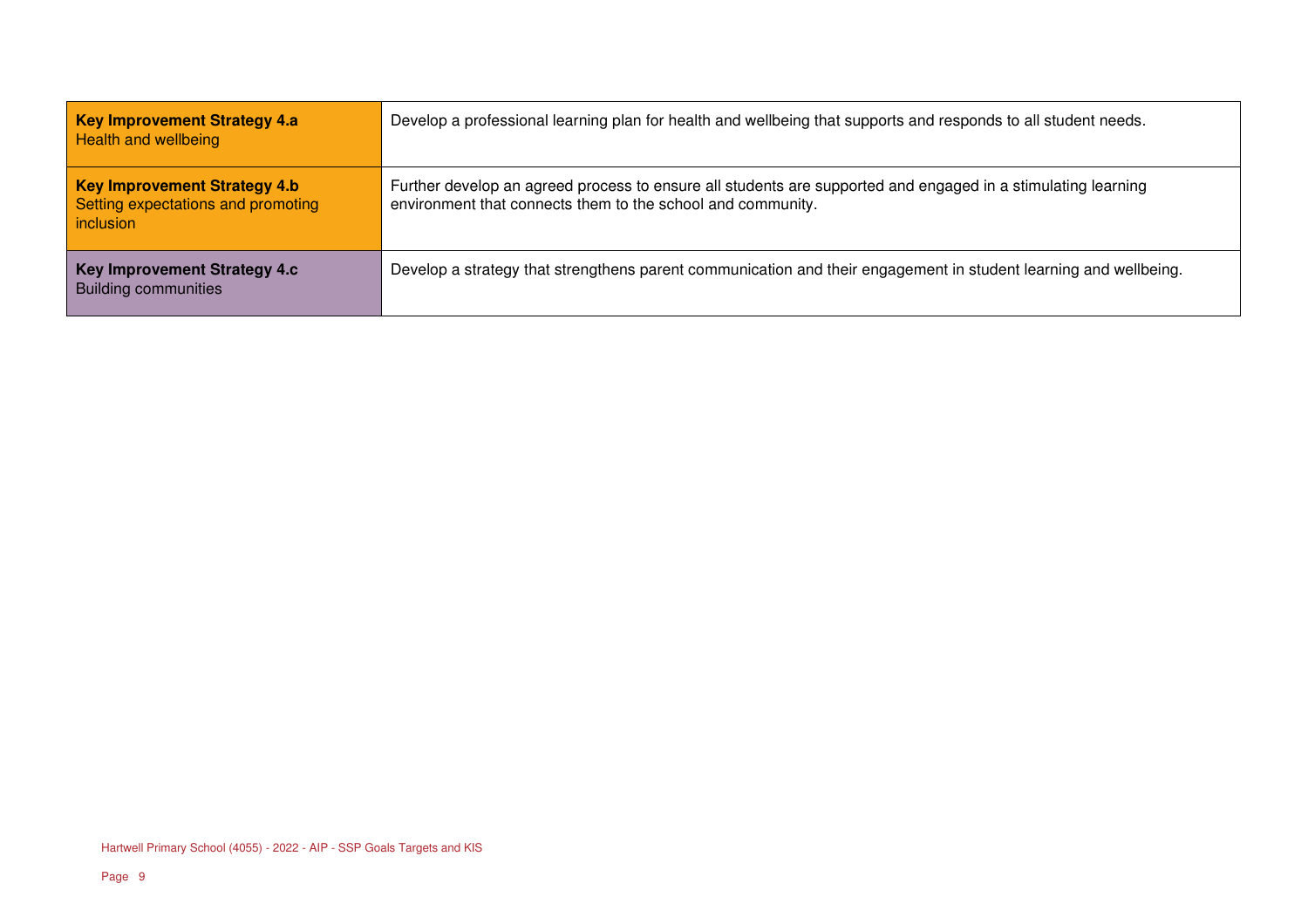## **Select Annual Goals and KIS**

| <b>Four Year Strategic Goals</b>                                                                                                                                                              | Is this<br>selected for<br>focus this<br>year? | <b>Four Year Strategic Targets</b> | 12 month target<br>The 12 month target is an incremental step<br>towards meeting the 4-year target, using the<br>same data set.                                                                                                                                                                                                                                                                                                                                                                                                                                                                                                                                                                                                                   |
|-----------------------------------------------------------------------------------------------------------------------------------------------------------------------------------------------|------------------------------------------------|------------------------------------|---------------------------------------------------------------------------------------------------------------------------------------------------------------------------------------------------------------------------------------------------------------------------------------------------------------------------------------------------------------------------------------------------------------------------------------------------------------------------------------------------------------------------------------------------------------------------------------------------------------------------------------------------------------------------------------------------------------------------------------------------|
| <b>2022 Priorities Goal</b><br><br><br>Some of our students have thrived in<br>the remote learning environment,<br>others have maintained their learning<br>progress, and some need extra<br> | Yes                                            | Support for the 2022 Priorities    | Number: By the end 2022 increase the<br>percentage mean of students in Years 1-<br>6 achieving at or above expected growth<br>in:<br>- number and algebra from 80% to 82%<br><b>NAPLAN</b><br>By the end of 2022 increase the<br>percentage of Year 5 students achieving<br>in the top two bands in:<br>- reading from 71% (2021) to 73%<br>- writing from 29% (2021) to 31%<br>- numeracy from 67% (2021) to 70%<br>By the end of 2022 increase above<br>benchmark growth in:<br>- reading from 43% (2021) to 45%<br>- writing from 27% (2019) to 29%<br>- numeracy from 33% (2021) to 35%<br><b>TEACHER JUDGEMENTS</b><br>By the end 2022 increase the percentage<br>mean of students in Years 1-6 achieving<br>at or above expected growth in: |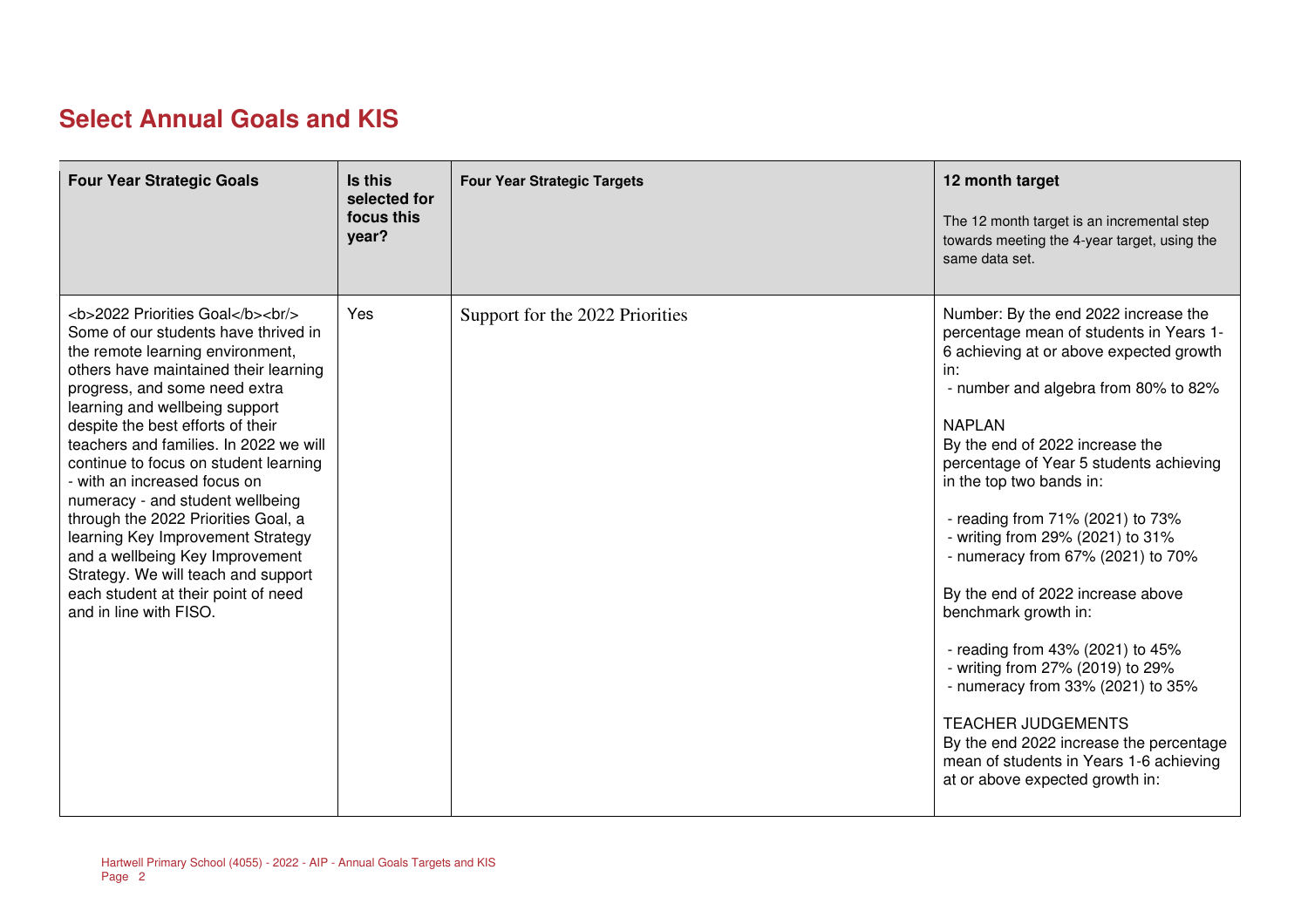|                                                                            |    |                                                                                          | - reading and viewing from 80% to 82%<br>- writing from 78% to 80%<br>- number and algebra from 80% to 82% |
|----------------------------------------------------------------------------|----|------------------------------------------------------------------------------------------|------------------------------------------------------------------------------------------------------------|
|                                                                            |    |                                                                                          | Wellbeing:<br><b>AToSS</b>                                                                                 |
|                                                                            |    |                                                                                          | By the end of 2022 increase the<br>percentages of positive student<br>responses to the following factors:  |
|                                                                            |    |                                                                                          | - Differentiated learning challenge from<br>89% (2021) to 90%                                              |
|                                                                            |    |                                                                                          | - Effective teaching time from 80%<br>(2021) to 82%                                                        |
|                                                                            |    |                                                                                          | - Motivation and interest from 78%<br>(2021) to 80%                                                        |
|                                                                            |    |                                                                                          | - Teacher concern from 74% (2021) to<br>76%                                                                |
|                                                                            |    |                                                                                          | - Respect for diversity from 80% (2021)<br>to 82%                                                          |
|                                                                            |    |                                                                                          | By the end of 2022 increase the<br>percentages of positive parent responses                                |
|                                                                            |    |                                                                                          | to the following factors:<br>- General satisfaction from 79% (2020) to<br>81%                              |
|                                                                            |    |                                                                                          | - Teacher communication from 78%<br>(2020) to 80%                                                          |
|                                                                            |    |                                                                                          | - School improvement from 79% (2020)<br>to 81%                                                             |
|                                                                            |    |                                                                                          | - Parent participation and involvement<br>from 86% (2020) to 88%                                           |
| Optimise student learning growth in<br>literacy and numeracy and build the | No | <b>NAPLAN</b>                                                                            |                                                                                                            |
| capability of students to be active<br>learners.                           |    | By 2025 increase the percentage of Year 5 students achieving<br>in the top two bands in: |                                                                                                            |
|                                                                            |    |                                                                                          |                                                                                                            |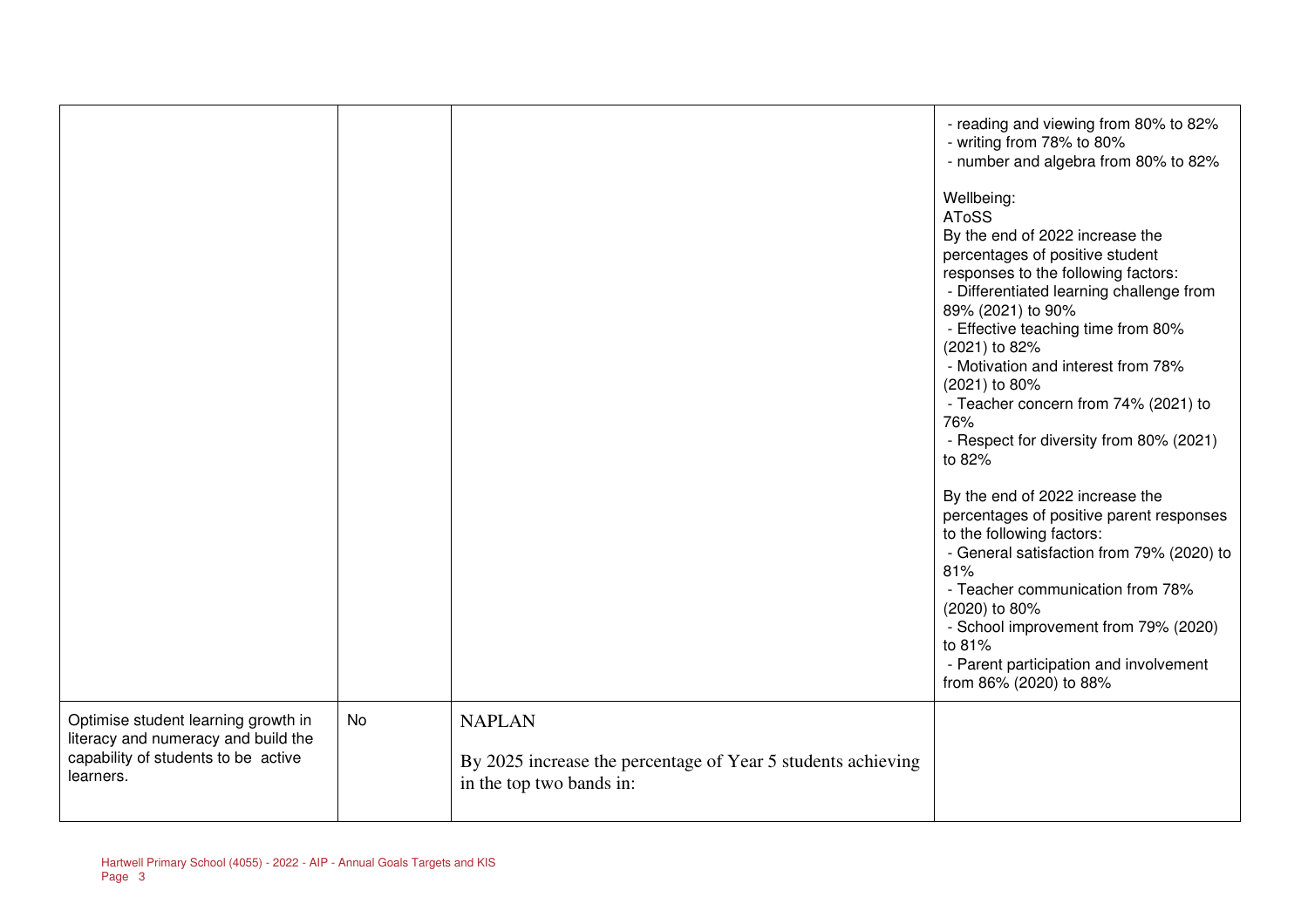| • reading from $71\%$ (2021) to $75\%$<br>• writing from 29% (2021) to $35\%$<br>• numeracy from $67\%$ (2021) to 70%.                                                                                                                                                                               |  |
|------------------------------------------------------------------------------------------------------------------------------------------------------------------------------------------------------------------------------------------------------------------------------------------------------|--|
| By 2025 increase above benchmark growth in:<br>• reading from $43\%$ (2021) to $45\%$<br>• writing from $27\%$ (2019) to 30%<br>• numeracy from $33\%$ (2021) to $35\%$ .                                                                                                                            |  |
| Teacher judgements<br>By 2025 increase the percentage mean of students in Years 1-<br>6 achieving at or above expected growth in:<br>• reading and viewing from 80% (2019 to 2020) to 82%<br>• writing from 78% (2019 to 2020) to 80%<br>• number and algebra from $80\%$ (2019 to 2020) to $82\%$ . |  |
| School Staff Survey (SSS)<br>• By 2025 increase the percentages of positive staff<br>responses to the Teacher collaboration factor from<br>70% (2020) to 75%.                                                                                                                                        |  |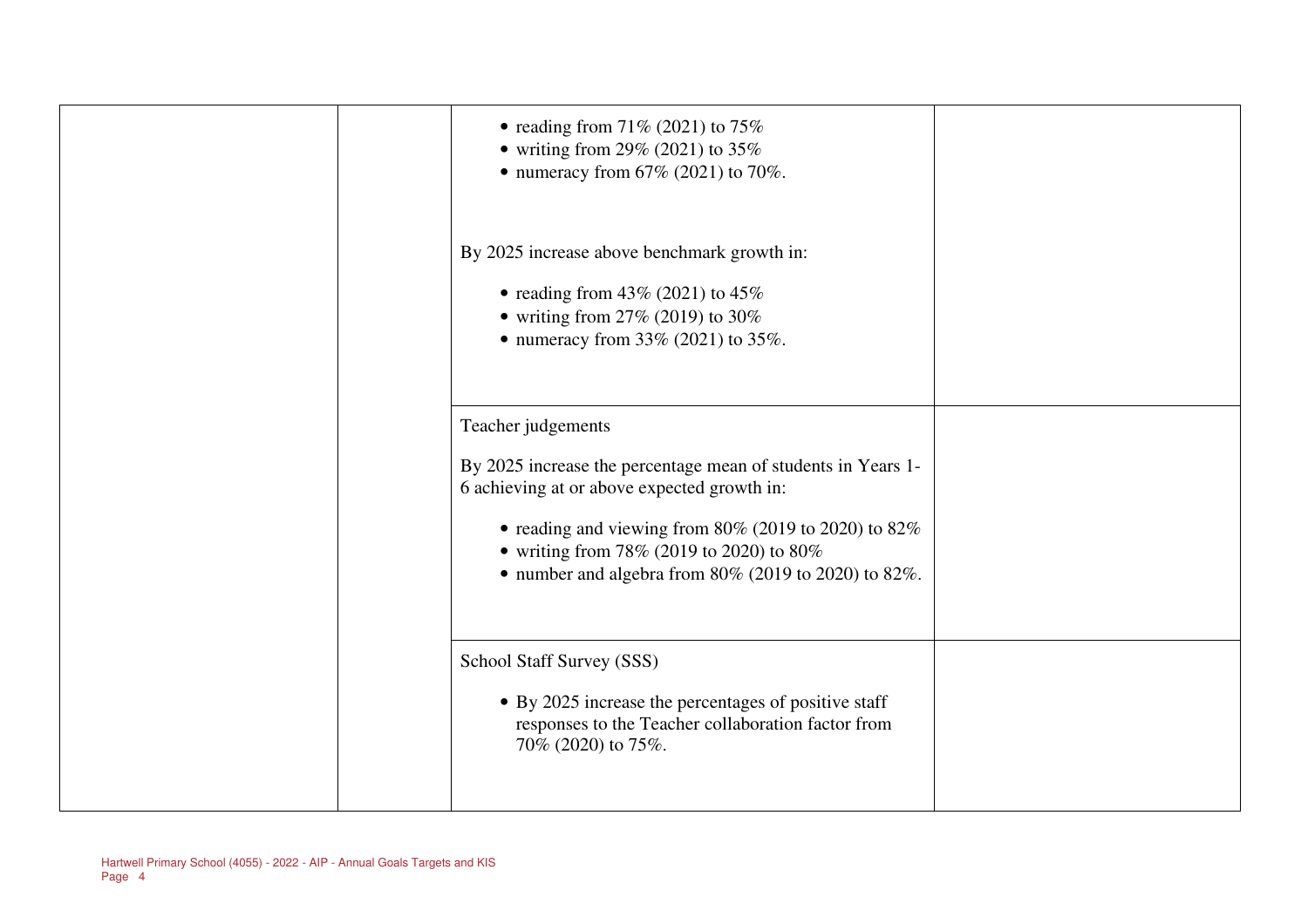|                                                                                                               |    | Attitudes to School Survey (AtoSS)<br>By 2025 increase the percentages of positive student<br>responses to the following factors:<br>• Differentiated learning challenge from $89\%$ (2021) to<br>92%<br>• Effective teaching time from 80% (2021) to $85\%$<br>• Motivation and interest from $78\%$ (2021) to 85%.   |  |
|---------------------------------------------------------------------------------------------------------------|----|------------------------------------------------------------------------------------------------------------------------------------------------------------------------------------------------------------------------------------------------------------------------------------------------------------------------|--|
| Create an environment that<br>empowers learners to be actively<br>engaged and connected to their<br>learning. | No | AtoSS<br>By 2025 increase the percentages of positive student<br>responses to the following factors:<br>• Student voice and agency from 70% (2021) to $75\%$<br>• Sense of confidence from $87\%$ (2021) to 90%.                                                                                                       |  |
|                                                                                                               |    | Parent Opinion Survey (POS)<br>By 2025 increase the percentages of positive parent responses<br>to the following factors:<br>• Student agency and voice from $87\%$ (2020) to 90%<br>• Student motivation and support from $84\%$ (2020) to<br>87%<br>• Stimulating learning environment from $87\%$ (2020) to<br>90%. |  |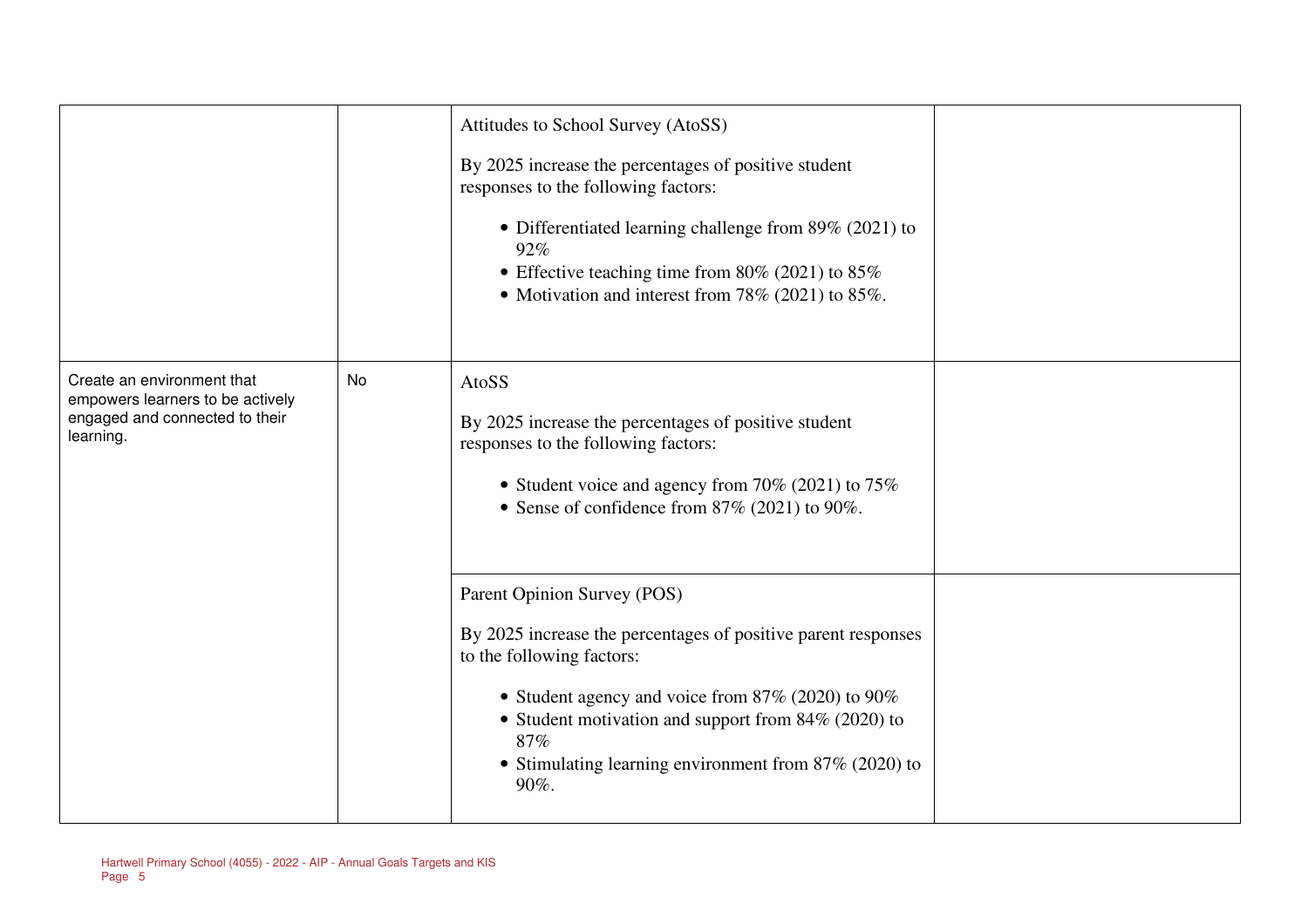| Strengthen the capabilities of<br>students, necessary to thrive,<br>contribute and respond positively to<br>the challenges and opportunities of<br>life. | No | AtoSS<br>By 2025 increase the percentages of positive student<br>responses to the following factors:<br>• Teacher concern from 74% (2021) to 80%<br>• Respect for diversity from $80\%$ (2021) to $85\%$ .                                                                                                                              |  |
|----------------------------------------------------------------------------------------------------------------------------------------------------------|----|-----------------------------------------------------------------------------------------------------------------------------------------------------------------------------------------------------------------------------------------------------------------------------------------------------------------------------------------|--|
|                                                                                                                                                          |    | <b>POS</b><br>By 2025 increase the percentages of positive parent responses<br>to the following factors:<br>• General satisfaction from 79% (2020) to $82\%$<br>• Teacher communication from 78% (2020) to 80%<br>• School improvement from 79% (2020) to $82\%$<br>• Parent participation and involvement from 86%<br>$(2020)$ to 88%. |  |

| Goal 1 | <b>2022 Priorities Goal</b><br><br><br>Some of our students have thrived in the remote learning environment, others have maintained their learning progress, and<br>some need extra learning and wellbeing support despite the best efforts of their teachers and families. In 2022 we will continue<br>to focus on student learning - with an increased focus on numeracy - and student wellbeing through the 2022 Priorities Goal, a<br>learning Key Improvement Strategy and a wellbeing Key Improvement Strategy. We will teach and support each student at<br>their point of need and in line with FISO. |
|--------|---------------------------------------------------------------------------------------------------------------------------------------------------------------------------------------------------------------------------------------------------------------------------------------------------------------------------------------------------------------------------------------------------------------------------------------------------------------------------------------------------------------------------------------------------------------------------------------------------------------|
|        |                                                                                                                                                                                                                                                                                                                                                                                                                                                                                                                                                                                                               |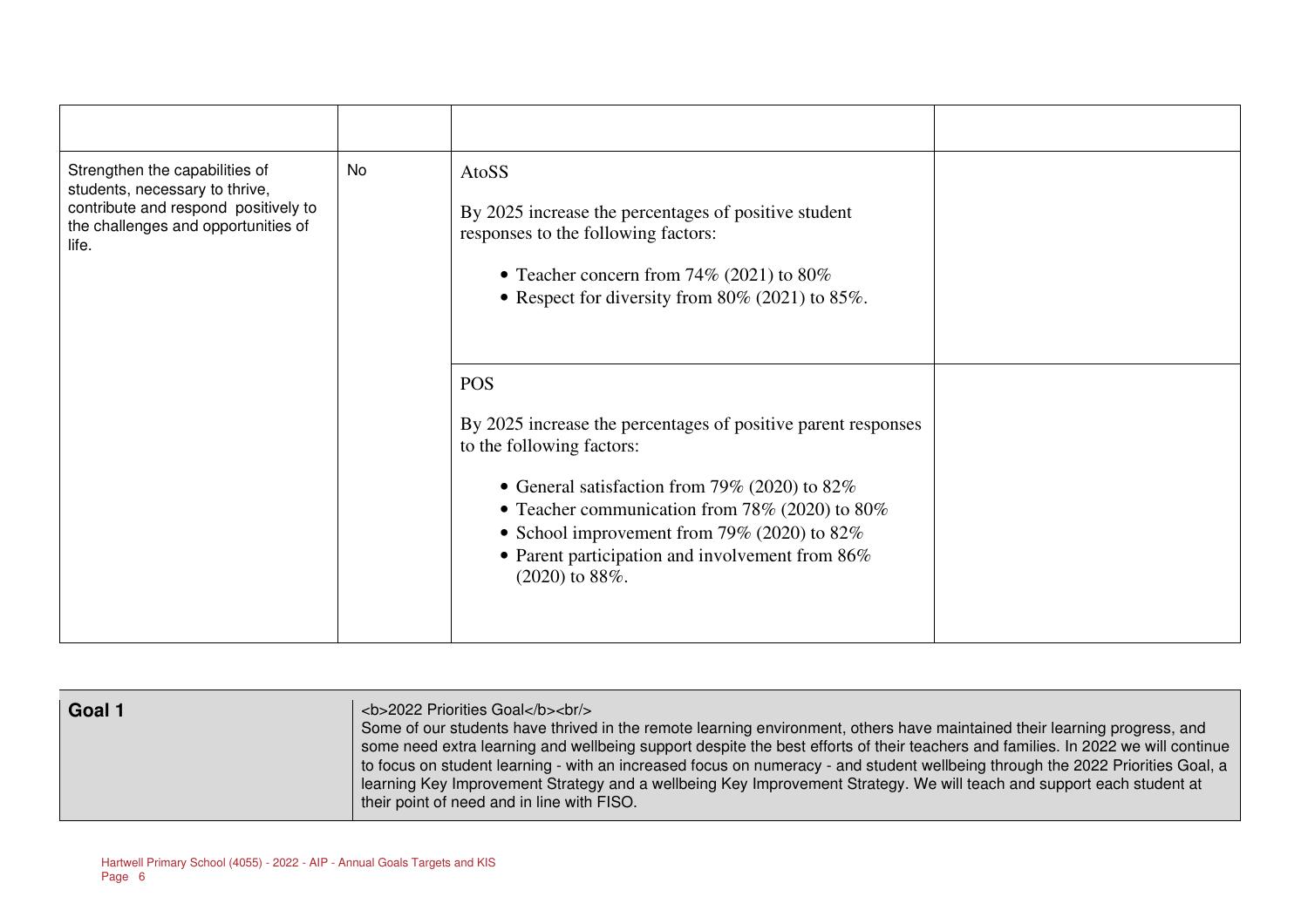| 12 Month Target 1.1 | Number: By the end 2022 increase the percentage mean of students in Years 1-6 achieving at or above expected growth in:<br>- number and algebra from 80% to 82%                                                                                                                                                                                                                                       |
|---------------------|-------------------------------------------------------------------------------------------------------------------------------------------------------------------------------------------------------------------------------------------------------------------------------------------------------------------------------------------------------------------------------------------------------|
|                     | <b>NAPLAN</b><br>By the end of 2022 increase the percentage of Year 5 students achieving in the top two bands in:                                                                                                                                                                                                                                                                                     |
|                     | - reading from 71% (2021) to 73%<br>- writing from 29% (2021) to 31%<br>- numeracy from 67% (2021) to 70%                                                                                                                                                                                                                                                                                             |
|                     | By the end of 2022 increase above benchmark growth in:                                                                                                                                                                                                                                                                                                                                                |
|                     | - reading from 43% (2021) to 45%<br>- writing from 27% (2019) to 29%<br>- numeracy from 33% (2021) to 35%                                                                                                                                                                                                                                                                                             |
|                     | <b>TEACHER JUDGEMENTS</b><br>By the end 2022 increase the percentage mean of students in Years 1-6 achieving at or above expected growth in:                                                                                                                                                                                                                                                          |
|                     | - reading and viewing from 80% to 82%<br>- writing from 78% to 80%<br>- number and algebra from 80% to 82%                                                                                                                                                                                                                                                                                            |
|                     | Wellbeing:<br><b>AToSS</b><br>By the end of 2022 increase the percentages of positive student responses to the following factors:<br>- Differentiated learning challenge from 89% (2021) to 90%<br>- Effective teaching time from 80% (2021) to 82%<br>- Motivation and interest from 78% (2021) to 80%<br>- Teacher concern from 74% (2021) to 76%<br>- Respect for diversity from 80% (2021) to 82% |
|                     | By the end of 2022 increase the percentages of positive parent responses to the following factors:<br>- General satisfaction from 79% (2020) to 81%<br>- Teacher communication from 78% (2020) to 80%<br>- School improvement from 79% (2020) to 81%<br>- Parent participation and involvement from 86% (2020) to 88%                                                                                 |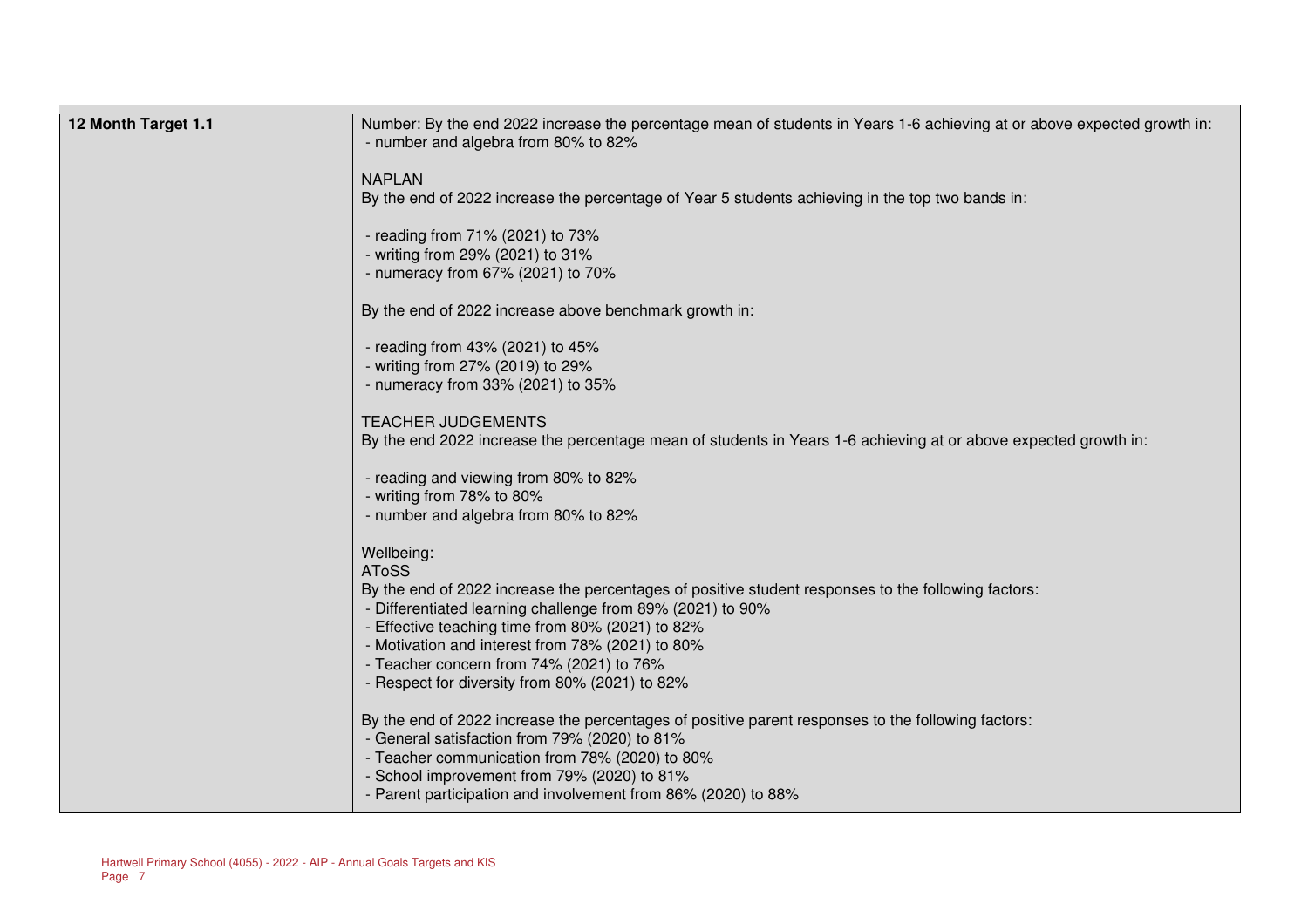| <b>Key Improvement Strategies</b>                                                                                                                                                                                                                                                         |                                                                                                                                                 | Is this KIS selected for focus this<br>year? |
|-------------------------------------------------------------------------------------------------------------------------------------------------------------------------------------------------------------------------------------------------------------------------------------------|-------------------------------------------------------------------------------------------------------------------------------------------------|----------------------------------------------|
| KIS <sub>1</sub><br>Priority 2022 Dimension                                                                                                                                                                                                                                               | Learning - Support both those who need extra support and those who have thrived to<br>continue to extend their learning, especially in numeracy | Yes                                          |
| KIS <sub>2</sub><br>Priority 2022 Dimension                                                                                                                                                                                                                                               | Wellbeing - Effectively mobilise available resources to support students' wellbeing and<br>mental health, especially the most vulnerable        | Yes                                          |
| Explain why the school has selected this<br>KIS as a focus for this year. Please make<br>reference to the self-evaluation, relevant<br>school data, the progress against School<br>Strategic Plan (SSP) goals, targets, and the<br>diagnosis of issues requiring particular<br>attention. | Please leave this field empty. Schools are not required to provide a rationale as this is in line with system priorities for 2022.              |                                              |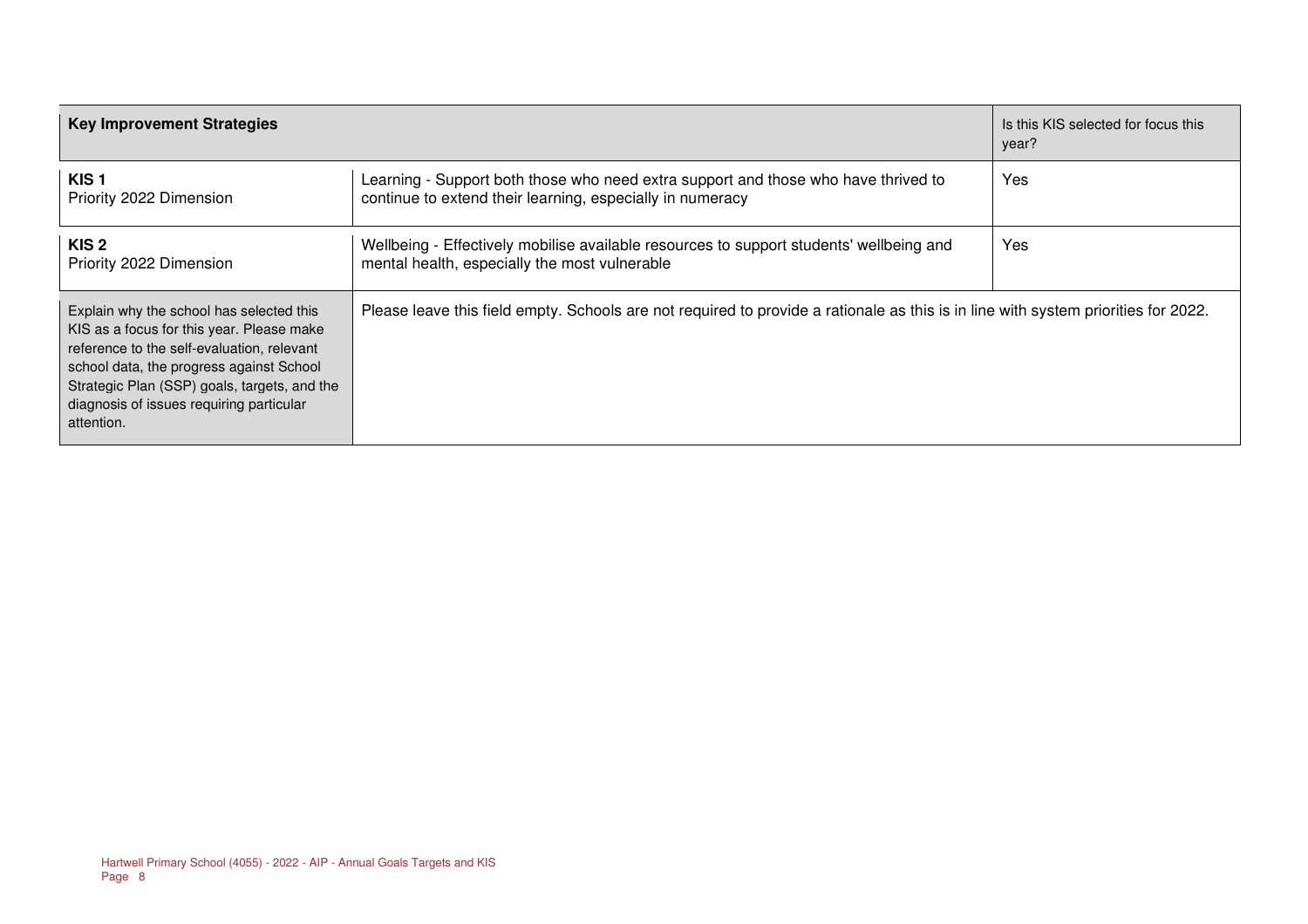### **Define Actions, Outcomes and Activities**

| Goal 1              | 2022 Priorities Goal<br>Some of our students have thrived in the remote learning environment, others have maintained their learning progress, and some<br>need extra learning and wellbeing support despite the best efforts of their teachers and families. In 2022 we will continue to focus on<br>student learning - with an increased focus on numeracy - and student wellbeing through the 2022 Priorities Goal, a learning Key<br>Improvement Strategy and a wellbeing Key Improvement Strategy. We will teach and support each student at their point of need and<br>in line with FISO.                                                                                                                                                                                                                                                                                                                                                                                                                                            |
|---------------------|-------------------------------------------------------------------------------------------------------------------------------------------------------------------------------------------------------------------------------------------------------------------------------------------------------------------------------------------------------------------------------------------------------------------------------------------------------------------------------------------------------------------------------------------------------------------------------------------------------------------------------------------------------------------------------------------------------------------------------------------------------------------------------------------------------------------------------------------------------------------------------------------------------------------------------------------------------------------------------------------------------------------------------------------|
| 12 Month Target 1.1 | Number: By the end 2022 increase the percentage mean of students in Years 1-6 achieving at or above expected growth in:<br>- number and algebra from 80% to 82%<br><b>NAPLAN</b><br>By the end of 2022 increase the percentage of Year 5 students achieving in the top two bands in:<br>- reading from 71% (2021) to 73%<br>- writing from 29% (2021) to 31%<br>- numeracy from 67% (2021) to 70%<br>By the end of 2022 increase above benchmark growth in:<br>- reading from 43% (2021) to 45%<br>- writing from 27% (2019) to 29%<br>- numeracy from 33% (2021) to 35%<br><b>TEACHER JUDGEMENTS</b><br>By the end 2022 increase the percentage mean of students in Years 1-6 achieving at or above expected growth in:<br>- reading and viewing from 80% to 82%<br>- writing from 78% to 80%<br>- number and algebra from 80% to 82%<br>Wellbeing:<br><b>AToSS</b><br>By the end of 2022 increase the percentages of positive student responses to the following factors:<br>- Differentiated learning challenge from 89% (2021) to 90% |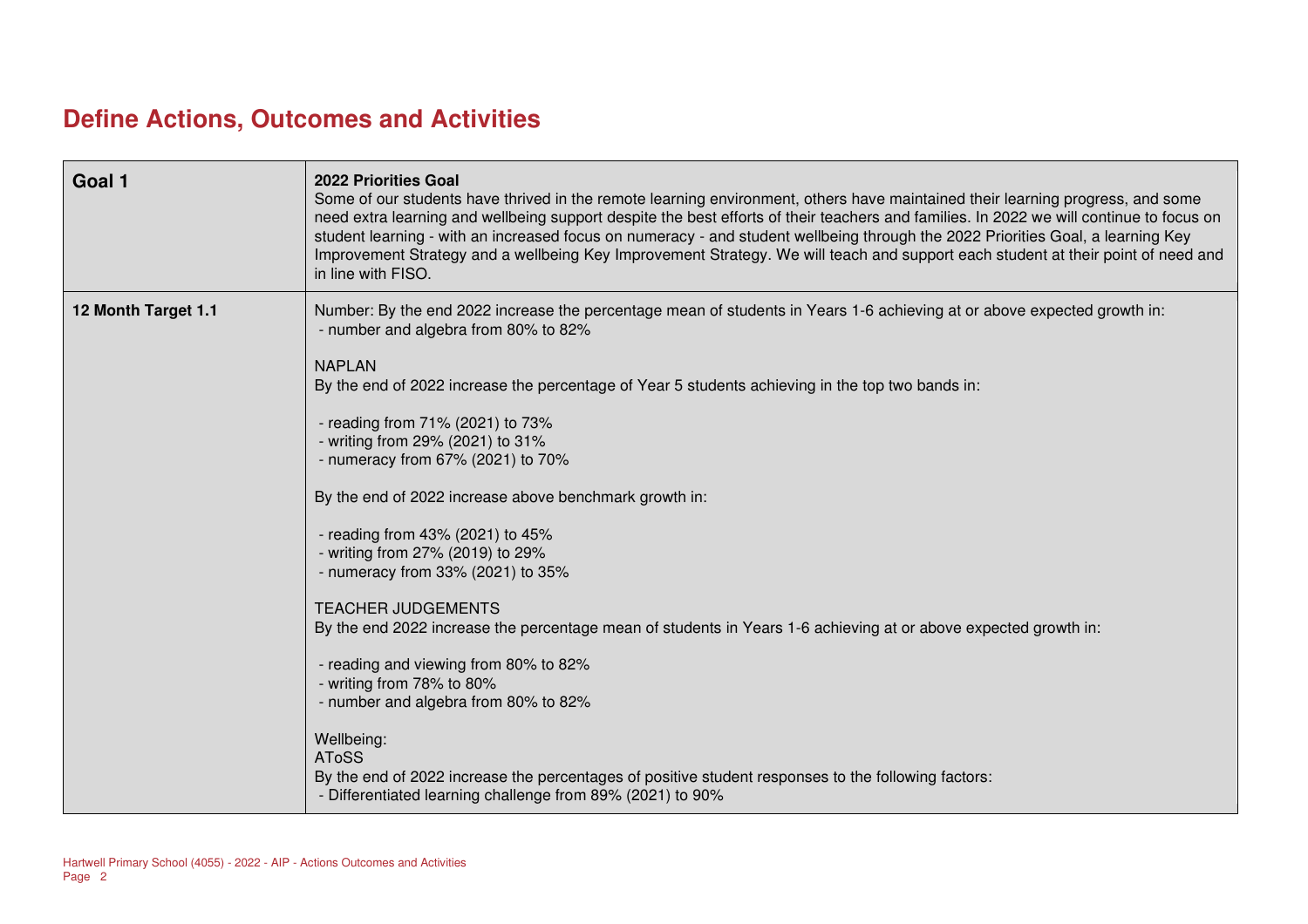|                                             | - Effective teaching time from 80% (2021) to 82%<br>- Motivation and interest from 78% (2021) to 80%<br>- Teacher concern from 74% (2021) to 76%<br>- Respect for diversity from 80% (2021) to 82%<br>By the end of 2022 increase the percentages of positive parent responses to the following factors:<br>- General satisfaction from 79% (2020) to 81%<br>- Teacher communication from 78% (2020) to 80%<br>- School improvement from 79% (2020) to 81%<br>- Parent participation and involvement from 86% (2020) to 88%                                                                                                                                                                                                                                                                                                                                                                                                                                                                                                                                                                                                                                                                                                                                                                                                                                                                                                                                                                                                                      |
|---------------------------------------------|--------------------------------------------------------------------------------------------------------------------------------------------------------------------------------------------------------------------------------------------------------------------------------------------------------------------------------------------------------------------------------------------------------------------------------------------------------------------------------------------------------------------------------------------------------------------------------------------------------------------------------------------------------------------------------------------------------------------------------------------------------------------------------------------------------------------------------------------------------------------------------------------------------------------------------------------------------------------------------------------------------------------------------------------------------------------------------------------------------------------------------------------------------------------------------------------------------------------------------------------------------------------------------------------------------------------------------------------------------------------------------------------------------------------------------------------------------------------------------------------------------------------------------------------------|
| KIS <sub>1</sub><br>Priority 2022 Dimension | Learning - Support both those who need extra support and those who have thrived to continue to extend their learning, especially in<br>numeracy                                                                                                                                                                                                                                                                                                                                                                                                                                                                                                                                                                                                                                                                                                                                                                                                                                                                                                                                                                                                                                                                                                                                                                                                                                                                                                                                                                                                  |
| <b>Actions</b>                              | We aim to further personalize, individualize and differentiate the learning program at Hartwell to ensure every child achieves their<br>optimum growth.<br><b>WHOLE SCHOOL</b><br>- Establish and support new Learning Specialists in Literacy and Numeracy<br>- Establish the 2022 student intervention (tutoring) program to support students below or just below the expected standard,<br>particularly in Years 1 and 2 where learning has been impacted due to the pandemic<br>- Provide an extension program for students operating above the standard.<br>- Plan whole school professional learning through coaching and mentoring on identified core-curriculum priority areas<br><b>CLASSROOM LEVEL</b><br>- Prioritize curriculum 'essentials': mathematics, reading, writing and number.<br>- Prioritize differentiation through guided reading, guided writing and maths groups<br>- Learning Community/Teams to collaboratively plan and assist in assessing student data<br>INDIVIDUAL AND TAILORED LEVEL<br>With staff input, target support program for students in literacy and number<br>Establish small group intervention programs<br>Prioritize time for teachers to discuss and adapt strategies working for individual students<br>Build staff capacity to understand and implement IEPs<br>Work with ES and other teaching staff to assess learning and map progress against IEP goals<br>At Hartwell teachers use a number of assessments to guide the teaching and learning program. Through discussions in the school |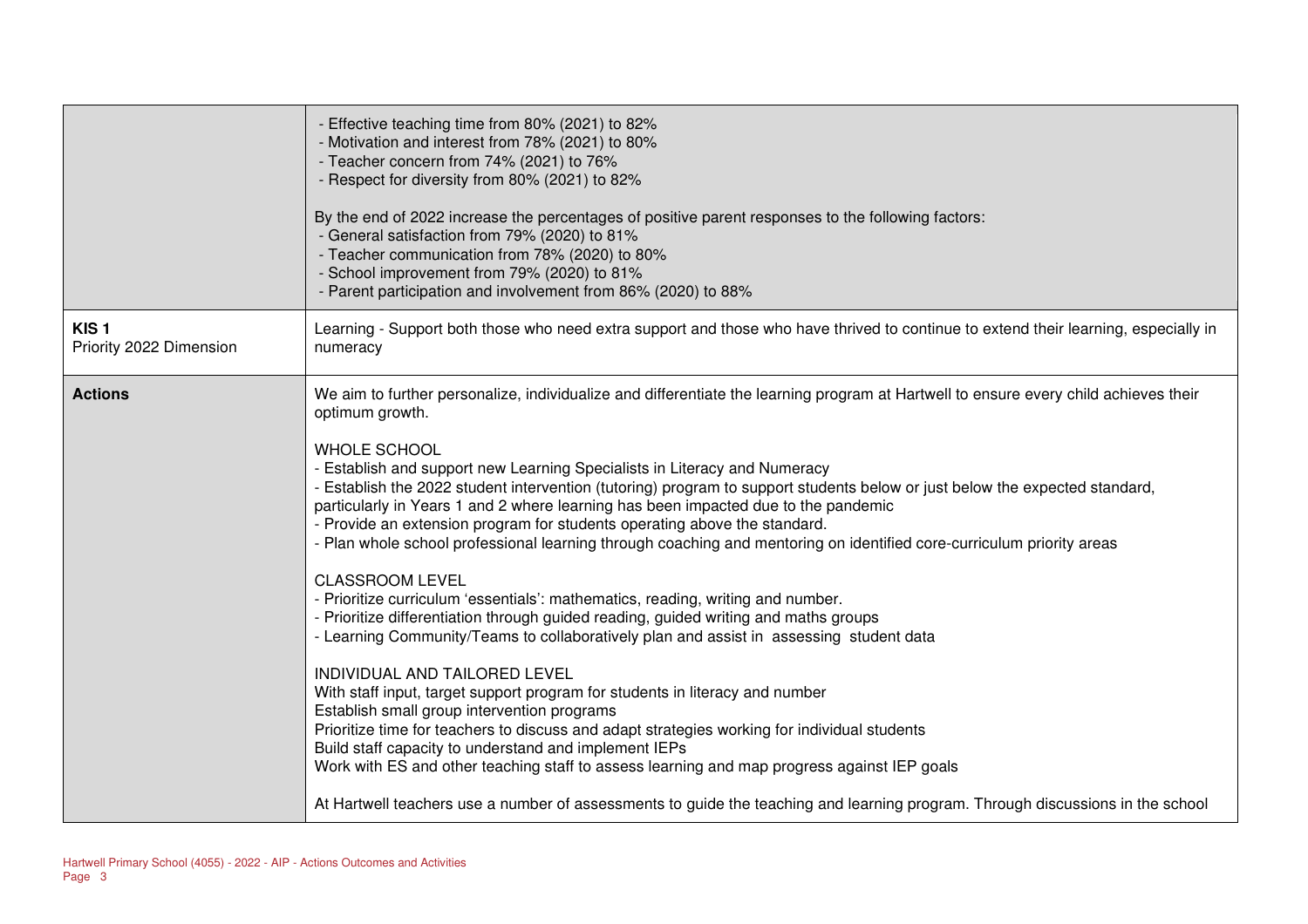|                 | review, the School Improvement Team and Team Leaders it is evident we have a raft of data for each student and cohort. We wish<br>to now audit the data within the school for purpose and align it to cohort tracking, differentiation for learning and to enable students<br>and teachers to have conversations where student learning goals can be constructed.                                                                                                                                |
|-----------------|--------------------------------------------------------------------------------------------------------------------------------------------------------------------------------------------------------------------------------------------------------------------------------------------------------------------------------------------------------------------------------------------------------------------------------------------------------------------------------------------------|
|                 | <b>WHOLE SCHOOL</b><br>-Develop data literacy of teachers and education support staff to inform understanding of student needs and progress, and identify<br>students requiring additional support<br>-Revisit and revise the whole school Assessment Schedule.<br>-Engage with DET EIL to review/audit current HPS assessment practices and by the end of 2022 have a 3 year improvement plan in<br>place.                                                                                      |
|                 | <b>CLASSROOM LEVEL</b><br>-Learning Community/Teams to collaboratively plan and assist in assessing student data<br>-Establish/Support staff to embed the use of data for reading and writing to inform targeted planning<br>-Develop capacity of teachers to read, analyze and utilize data                                                                                                                                                                                                     |
|                 | INDIVIDUAL AND TAILORED LEVEL<br>- Prioritize time for teachers to discuss student progress and achievement<br>- Develop data literacy of teachers and education support staff to inform understanding of student needs and progress, and identify<br>students requiring additional support.                                                                                                                                                                                                     |
| <b>Outcomes</b> | We aim to further personalize, individualize and differentiate the learning program at Hartwell to ensure every child achieves their<br>optimum growth<br><b>WHOLE SCHOOL:</b><br>- Teachers will confidently and accurately identify student learning needs<br>- Teams will meet to engage in reflective practice, evaluate and plan curriculum, assessments, lessons<br>- Teachers and support staff will have a consistent understanding of core-curriculum priority areas                    |
|                 | <b>CLASSROOM LEVEL</b><br>- Teachers will develop / consolidate an understanding of curriculum essentials<br>- Teachers will consistently implement the agreed assessment schedule<br>- Students will experience success and celebrate the acquisition of knowledge<br>- Teachers will provide students with the opportunity to work at their level using differentiated resources<br>- Teachers use data to inform their teaching and groupings of students, targeting lessons at point of need |
|                 | INDIVIDUAL AND TAILORED LEVEL<br>- Students in need of targeted academic support or intervention will be identified and supported                                                                                                                                                                                                                                                                                                                                                                |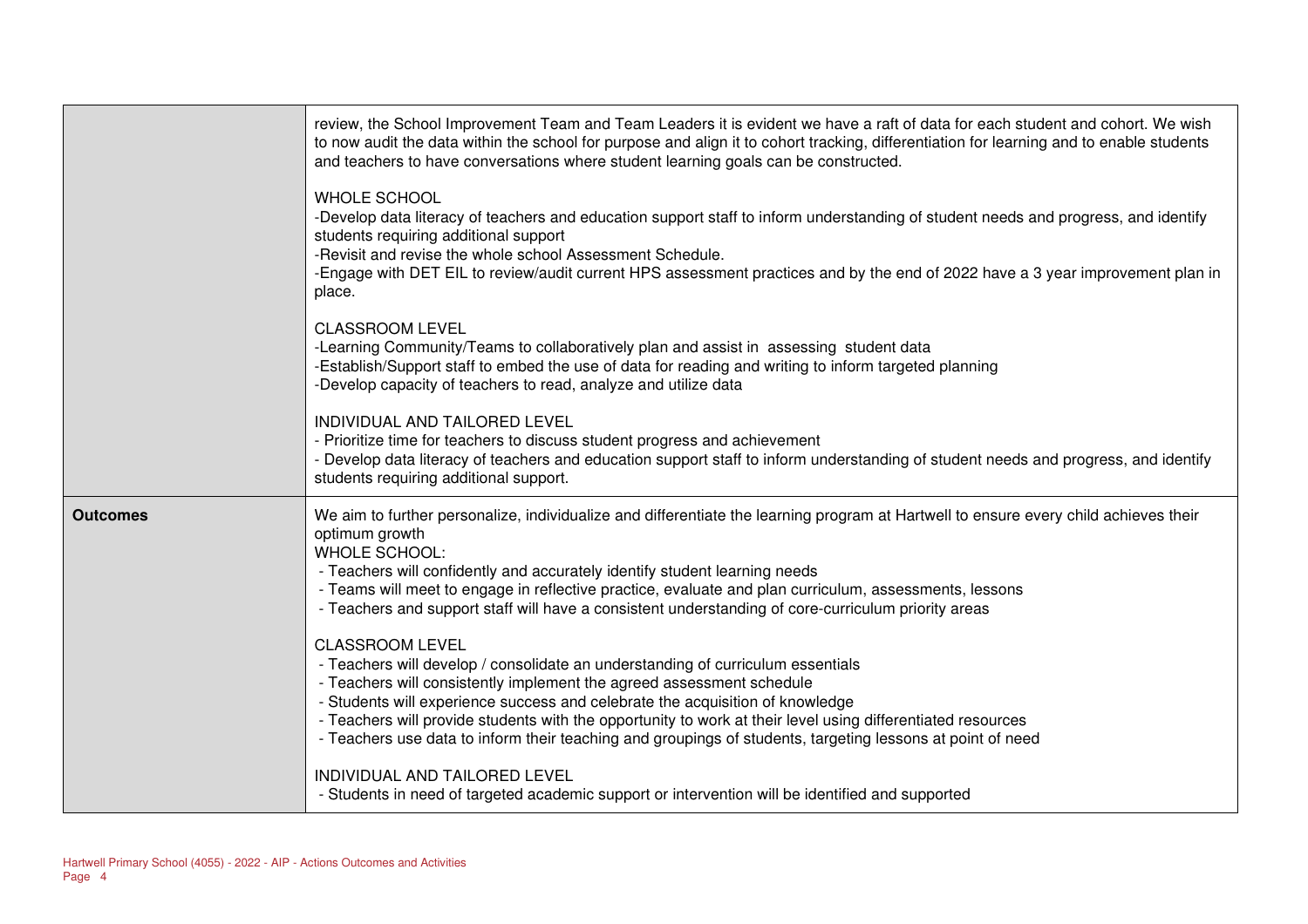|                           | - Nominated or relevant teachers and leaders will establish intervention/small group tutoring<br>- Students and teachers will have more time and opportunities to work on content at the students point of need<br>- Students will know what their next steps are to progress their learning i.e. learning goals                                                                                                                                                                                               |
|---------------------------|----------------------------------------------------------------------------------------------------------------------------------------------------------------------------------------------------------------------------------------------------------------------------------------------------------------------------------------------------------------------------------------------------------------------------------------------------------------------------------------------------------------|
|                           | Data Literacy<br><b>WHOLE SCHOOL</b><br>-Develop data literacy of teachers and education support staff to inform understanding of student needs and progress, and identify<br>students requiring additional support<br>-Revisit and revise the whole school Assessment Schedule.<br>-Engage with DET EIL to review/audit current HPS assessment practices and by the end of 2022 have a 3 year improvement plan in<br>place.                                                                                   |
|                           | <b>CLASSROOM LEVEL</b><br>-Learning Community/Teams to collaboratively plan and assist in assessing student data<br>-Establish/Support staff to embed the use of data for reading and writing to inform targeted planning<br>-Develop capacity of teachers to read, analyze and utilize data                                                                                                                                                                                                                   |
|                           | INDIVIDUAL AND TAILORED LEVEL<br>- Prioritize time for teachers to discuss student progress and achievement<br>- Develop data literacy of teachers and education support staff to inform understanding of student needs and progress, and identify<br>students requiring additional support                                                                                                                                                                                                                    |
| <b>Success Indicators</b> | We aim to further personalize, individualize and differentiate the learning program at Hartwell to ensure every child achieves their<br>optimum growth.<br>WHOLE SCHOOL<br>- Teachers' formative assessment data and teacher judgement data<br>- Teacher records and observations of student progress<br>- Classroom observations and learning walks demonstrating take up of professional learning strategies<br>- Student feedback on differentiation, the instructional model, and use of common strategies |
|                           | <b>CLASSROOM LEVEL</b><br>- Documentation and data from formative assessments<br>- A documented assessment schedule and evidence of teachers inputting data and moderating assessments<br>- Differentiated curriculum documents and evidence of student learning at different levels                                                                                                                                                                                                                           |
|                           | INDIVIDUAL AND TAILORED LEVEL                                                                                                                                                                                                                                                                                                                                                                                                                                                                                  |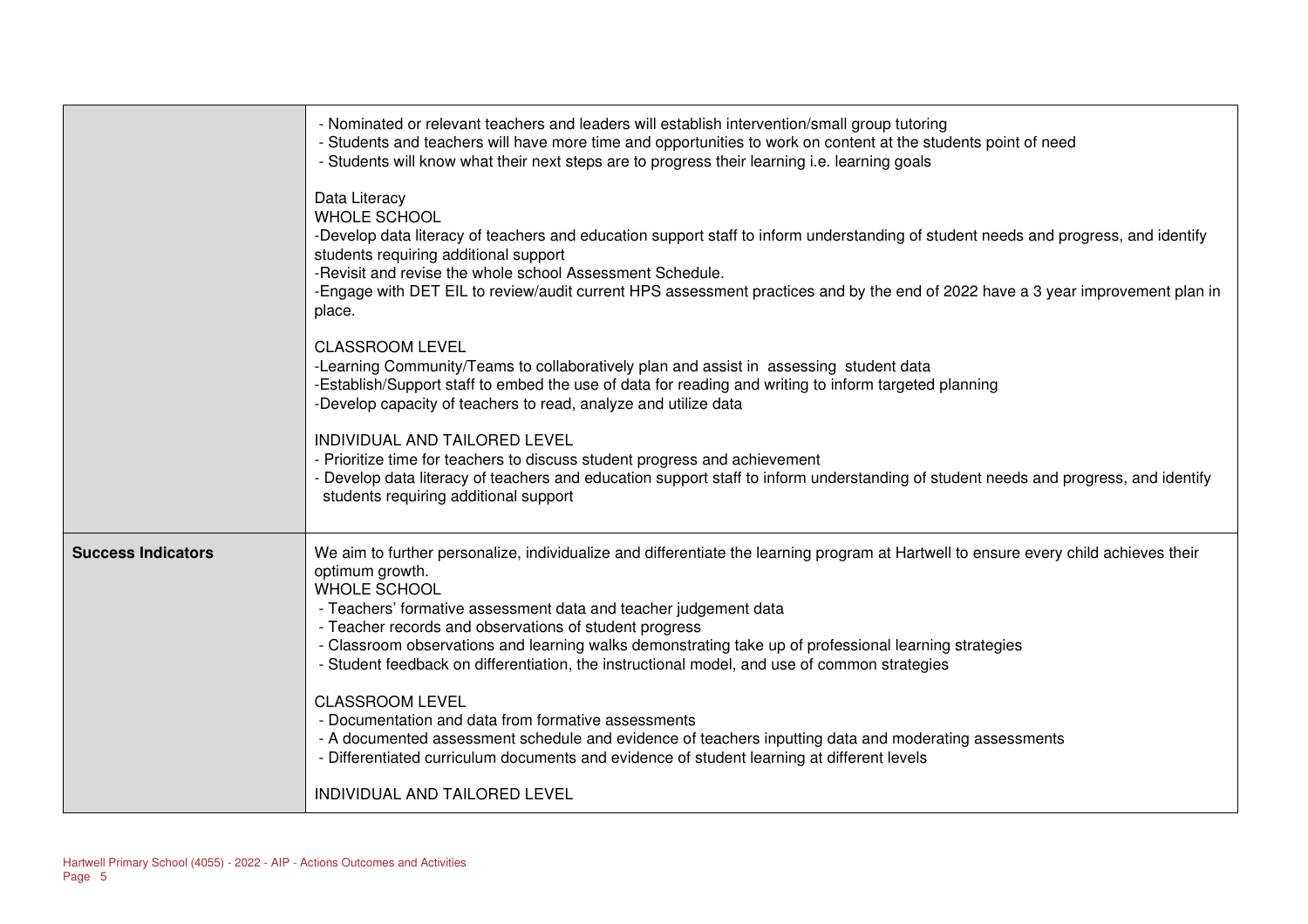|                                                             | - Data used to identify students for tailored supports<br>- Differentiated resources used in tailored supports<br>- Appointment/staffing of programs<br>- Progress against IEPs | - Assessment data and student feedback from intervention groups                                                                                                                                                                                                                                                                                                                                                                                                                                                                                                                                                                                                                                                                                                   |                                 |                                  |                                                                                                                                                 |
|-------------------------------------------------------------|---------------------------------------------------------------------------------------------------------------------------------------------------------------------------------|-------------------------------------------------------------------------------------------------------------------------------------------------------------------------------------------------------------------------------------------------------------------------------------------------------------------------------------------------------------------------------------------------------------------------------------------------------------------------------------------------------------------------------------------------------------------------------------------------------------------------------------------------------------------------------------------------------------------------------------------------------------------|---------------------------------|----------------------------------|-------------------------------------------------------------------------------------------------------------------------------------------------|
|                                                             | Data Literacy<br><b>WHOLE SCHOOL:</b>                                                                                                                                           | - Teachers will confidently and accurately identify student learning needs through assessment for learning<br>- Teams will meet to engage in reflective practice, evaluate and plan curriculum, assessments, lessons                                                                                                                                                                                                                                                                                                                                                                                                                                                                                                                                              |                                 |                                  |                                                                                                                                                 |
|                                                             | <b>CLASSROOM LEVEL</b><br>next four years<br>INDIVIDUAL AND TAILORED LEVEL                                                                                                      | - Teachers will consistently implement the agreed assessment schedule<br>- Students will experience success and celebrate the acquisition of knowledge<br>- Teachers will provide students with the opportunity to work at their level using differentiated resources<br>- Teachers use data to inform their teaching and groupings of students, targeting lessons at point of need<br>- Teachers will support the unpacking of current assessment practices and together will development an improvement plan for the<br>- Establish/Support staff to embed the use of data for reading and writing to inform targeted planning<br>- Develop capacity of teachers to read, analyze and utilize data as appropriate to plan and support students at point of need |                                 |                                  |                                                                                                                                                 |
| <b>Activities and Milestones</b>                            |                                                                                                                                                                                 | <b>People Responsible</b>                                                                                                                                                                                                                                                                                                                                                                                                                                                                                                                                                                                                                                                                                                                                         | Is this a PL<br><b>Priority</b> | When                             | <b>Funding Streams</b>                                                                                                                          |
| Leadership Team to establish TLI team and identify students |                                                                                                                                                                                 | $\overline{\mathbf{M}}$ Leadership Team                                                                                                                                                                                                                                                                                                                                                                                                                                                                                                                                                                                                                                                                                                                           | $\nabla$ PLP<br>Priority        | from:<br>Term 1<br>to:<br>Term 4 | \$107,000.00<br>$\Box$ Equity funding will<br>be used<br>$\Box$ Disability Inclusion<br>Tier 2 Funding will be<br>used<br>$\Box$ Schools Mental |

Health Menu items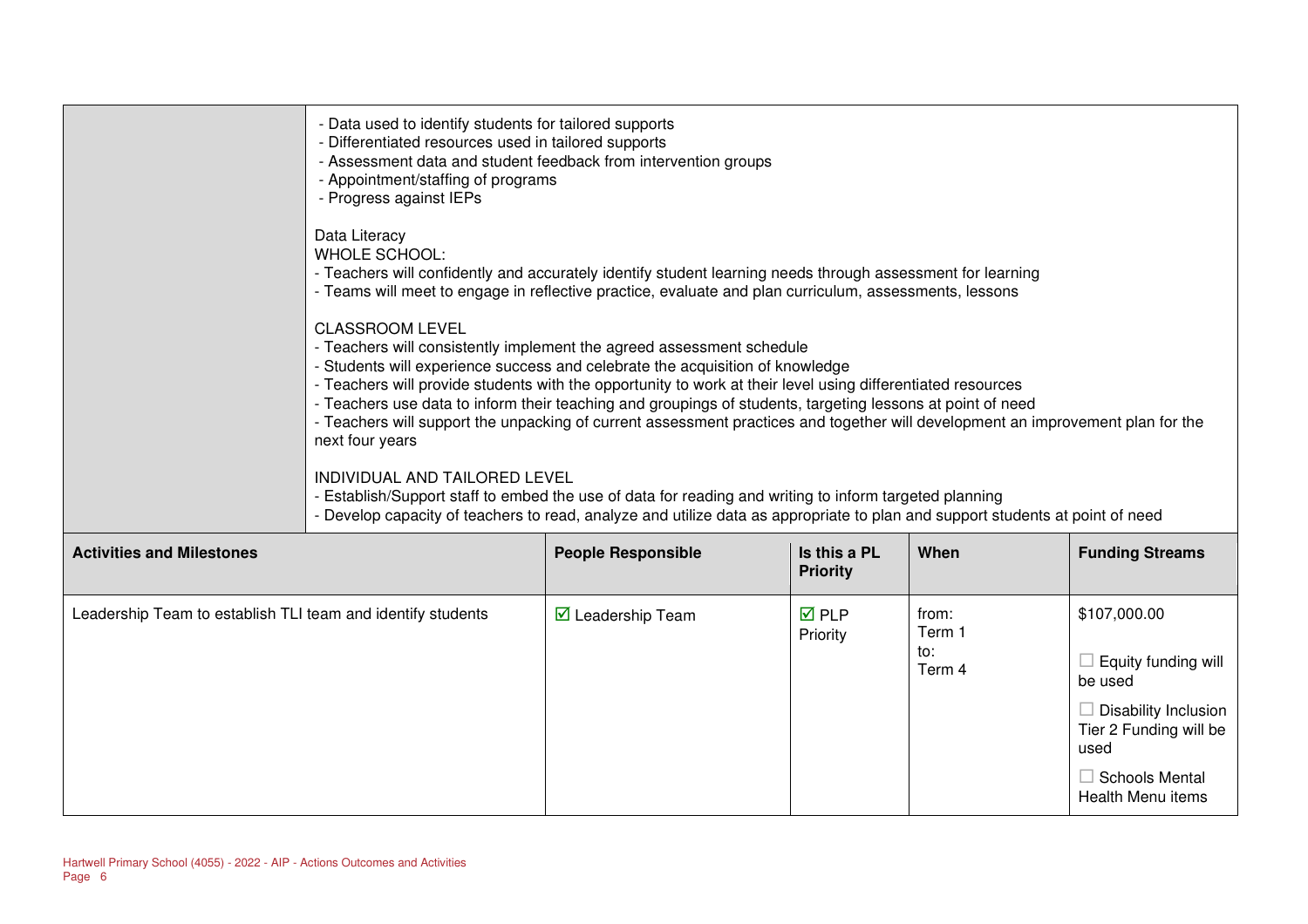|                                                                                                                                                                                                                                   |                                                                   |                          |                                  | will be used which<br>may include DET<br>funded or free items                                                                                                                                                                                               |
|-----------------------------------------------------------------------------------------------------------------------------------------------------------------------------------------------------------------------------------|-------------------------------------------------------------------|--------------------------|----------------------------------|-------------------------------------------------------------------------------------------------------------------------------------------------------------------------------------------------------------------------------------------------------------|
| IEPs will be reviewed and reintroduced across the school to<br>support individual needs and the TLI program. Collection of data<br>each term will be undertaken to track progress in the areas of<br>reading, writing and number. | $\triangleright$ Curriculum Co-ordinator (s)<br>☑ Leadership Team | $\nabla$ PLP<br>Priority | from:<br>Term 1<br>to:<br>Term 4 | \$0.00<br>Equity funding will<br>be used<br>$\Box$ Disability Inclusion<br>Tier 2 Funding will be<br>used<br>$\Box$ Schools Mental<br>Health Menu items<br>will be used which<br>may include DET<br>funded or free items                                    |
| Integration Aides/Teacher Aide support will be well managed with<br>clear processes for communication to support students deemed at<br>risk across the school                                                                     | ☑ Education Support<br>$\triangleright$ Principal                 | $\nabla$ PLP<br>Priority | from:<br>Term 1<br>to:<br>Term 4 | \$5,000.00<br>$\overline{\mathbf{M}}$ Equity funding will<br>be used<br>$\Box$ Disability Inclusion<br>Tier 2 Funding will be<br>used<br>$\Box$ Schools Mental<br><b>Health Menu items</b><br>will be used which<br>may include DET<br>funded or free items |
| Engage with EIL to audit and evaluate current assessment<br>practices across the school                                                                                                                                           | ☑ Assessment & Reporting<br>Coordinator                           | <b>☑</b> PLP<br>Priority | from:<br>Term 1                  | \$0.00                                                                                                                                                                                                                                                      |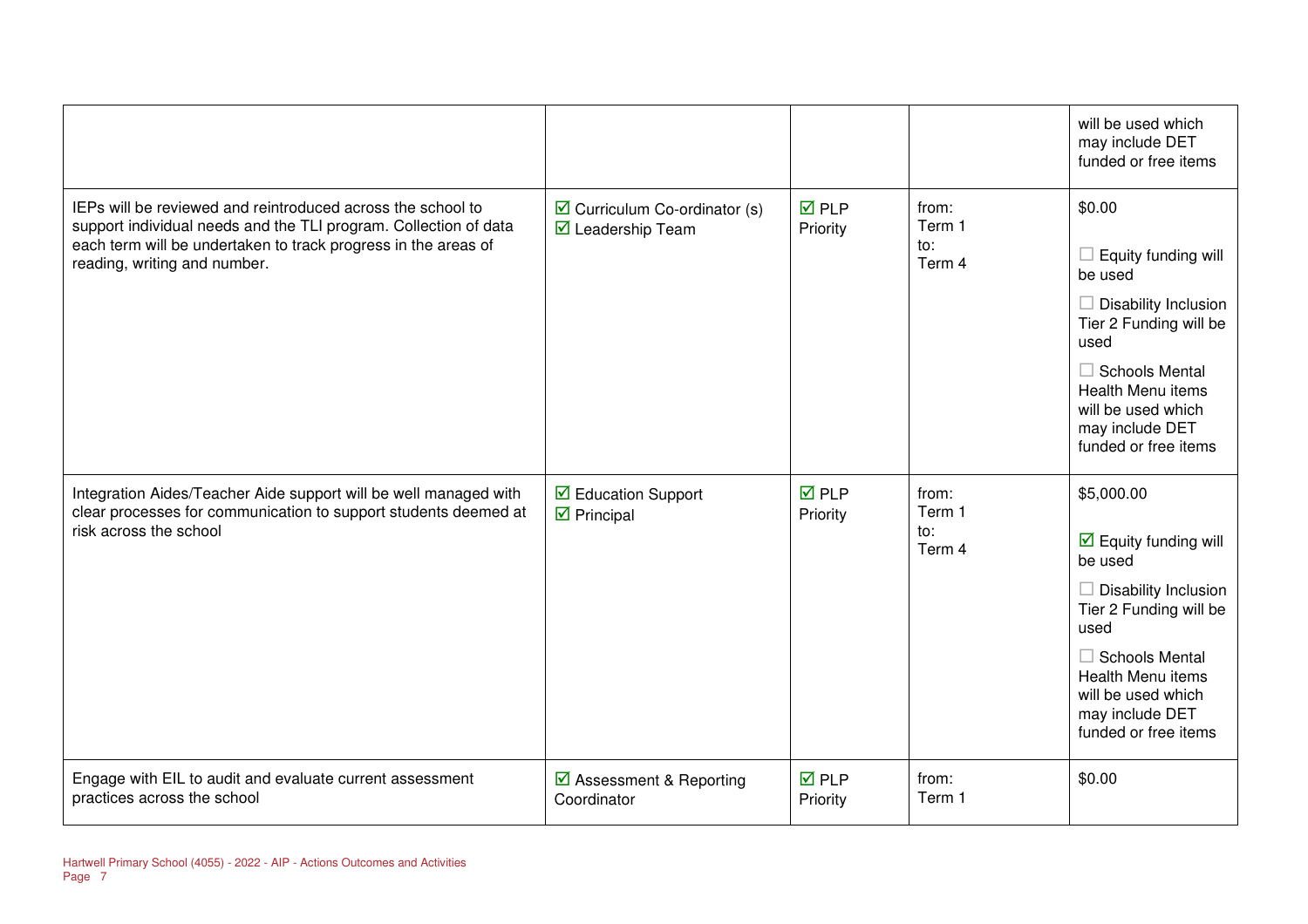|                                                                                       | ☑ Assistant Principal<br>School Improvement Team                                            |                                | to:<br>Term 2                    | Equity funding will<br>be used<br>$\Box$ Disability Inclusion<br>Tier 2 Funding will be<br>used<br>$\Box$ Schools Mental<br>Health Menu items<br>will be used which<br>may include DET<br>funded or free items    |
|---------------------------------------------------------------------------------------|---------------------------------------------------------------------------------------------|--------------------------------|----------------------------------|-------------------------------------------------------------------------------------------------------------------------------------------------------------------------------------------------------------------|
| Identify 2-3 key actions from audit to further support student<br>learning using data | ☑ Assessment & Reporting<br>Coordinator<br>☑ Assistant Principal<br>School Improvement Team | $\nabla$ PLP<br>Priority       | from:<br>Term 3<br>to:<br>Term 4 | \$0.00<br>Equity funding will<br>be used<br>Disability Inclusion<br>Tier 2 Funding will be<br>used<br>$\Box$ Schools Mental<br>Health Menu items<br>will be used which<br>may include DET<br>funded or free items |
| By the end of 2022 a revised assessment schedule will be in place<br>for use in 2023  | ☑ Assessment & Reporting<br>Coordinator<br>☑ Assistant Principal<br>School Improvement Team | $\overline{M}$ PLP<br>Priority | from:<br>Term 3<br>to:<br>Term 4 | \$0.00<br>Equity funding will<br>be used<br>Disability Inclusion<br>Tier 2 Funding will be<br>used                                                                                                                |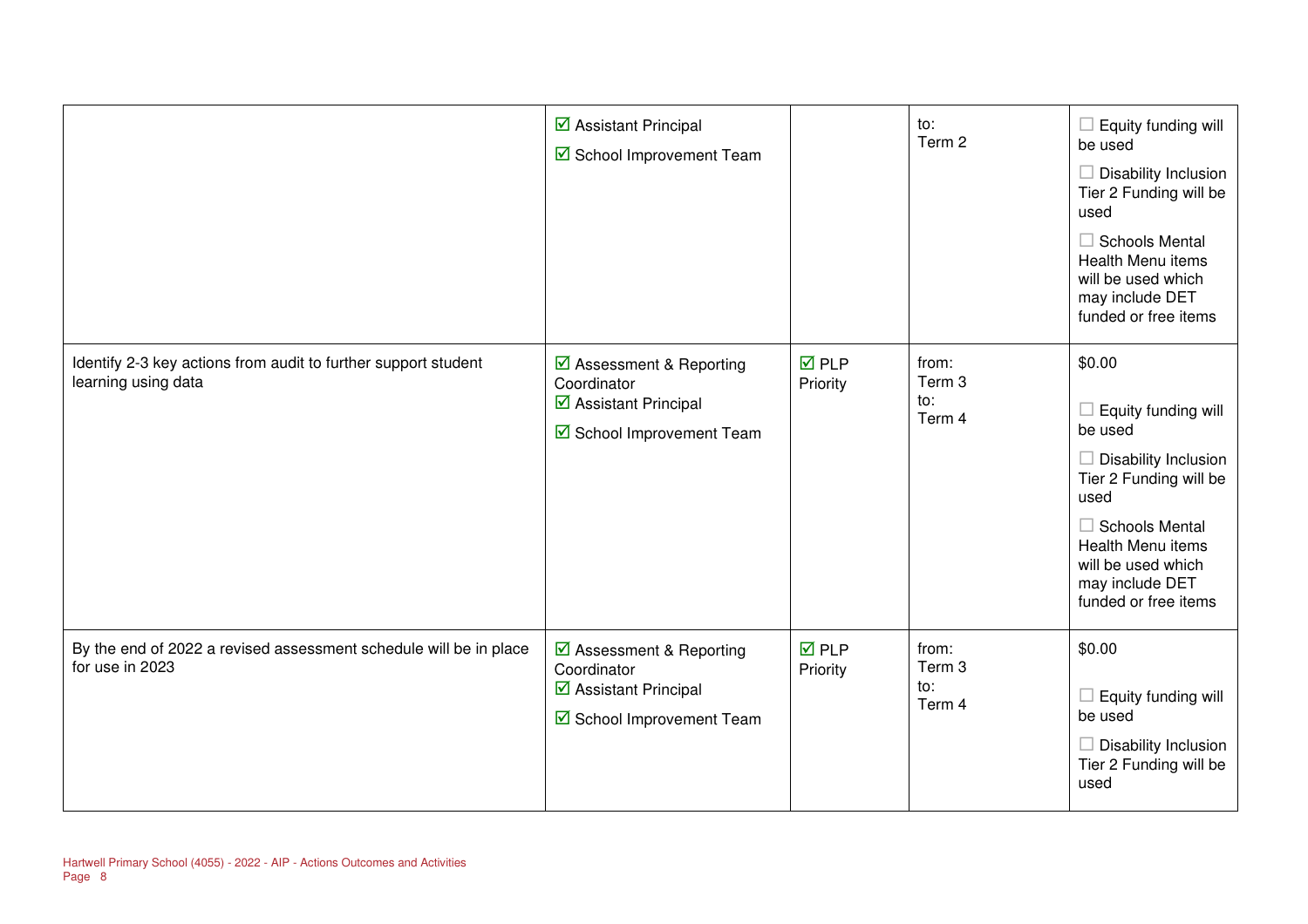|                                                                                                                                                                 |                                                                                                                                                                                                                                                                                                                                                                                                                                                                                                                                                                                                                                                                                                                                                                                                                                                                                                                                                                                                                                                                                                          |                                      |                          |                                  | $\Box$ Schools Mental<br>Health Menu items<br>will be used which<br>may include DET<br>funded or free items                                                                                                                          |
|-----------------------------------------------------------------------------------------------------------------------------------------------------------------|----------------------------------------------------------------------------------------------------------------------------------------------------------------------------------------------------------------------------------------------------------------------------------------------------------------------------------------------------------------------------------------------------------------------------------------------------------------------------------------------------------------------------------------------------------------------------------------------------------------------------------------------------------------------------------------------------------------------------------------------------------------------------------------------------------------------------------------------------------------------------------------------------------------------------------------------------------------------------------------------------------------------------------------------------------------------------------------------------------|--------------------------------------|--------------------------|----------------------------------|--------------------------------------------------------------------------------------------------------------------------------------------------------------------------------------------------------------------------------------|
| Ensure a co-ordinator is in place to offer opportunities for extension<br>of students through PIE (school run program) and Student<br>Excellence Program (HAPL) |                                                                                                                                                                                                                                                                                                                                                                                                                                                                                                                                                                                                                                                                                                                                                                                                                                                                                                                                                                                                                                                                                                          | $\triangleright$ Assistant Principal | <b>☑</b> PLP<br>Priority | from:<br>Term 1<br>to:<br>Term 4 | \$13,910.00<br>$\Box$ Equity funding will<br>be used<br>$\Box$ Disability Inclusion<br>Tier 2 Funding will be<br>used<br>$\Box$ Schools Mental<br>Health Menu items<br>will be used which<br>may include DET<br>funded or free items |
| KIS <sub>2</sub><br>Priority 2022 Dimension                                                                                                                     | Wellbeing - Effectively mobilise available resources to support students' wellbeing and mental health, especially the most vulnerable                                                                                                                                                                                                                                                                                                                                                                                                                                                                                                                                                                                                                                                                                                                                                                                                                                                                                                                                                                    |                                      |                          |                                  |                                                                                                                                                                                                                                      |
| <b>Actions</b>                                                                                                                                                  | Developing the Whole Child - After the two disrupted years of the pandemic we aim to ensure that strong systems are in place for<br>students to reconnect with school. Common expectations such as the SWPBS and use of restorative practices, circle time activities<br>will be a priority for Hartwell in order to reconnect students positively in the school environment.<br>A focus on the development of social skills in every year level will be considered a priority for 2022 as this is an area that we can now<br>see has been impacted due to the nature of remote learning. Developing skills of collaboration, problem solving and emotional<br>intelligence for each student will be prioritized in 2022.<br><b>WHOLE SCHOOL</b><br>Continue to promote whole school practices that include programs such as The Resilience Project, Restorative Practices, Social<br>Skills and Respectful Relationships<br>Whole school focus on consistency and common expectations particularly using the HPS SWPBS<br>Whole school focus on building collaboration and developmental social skills. |                                      |                          |                                  |                                                                                                                                                                                                                                      |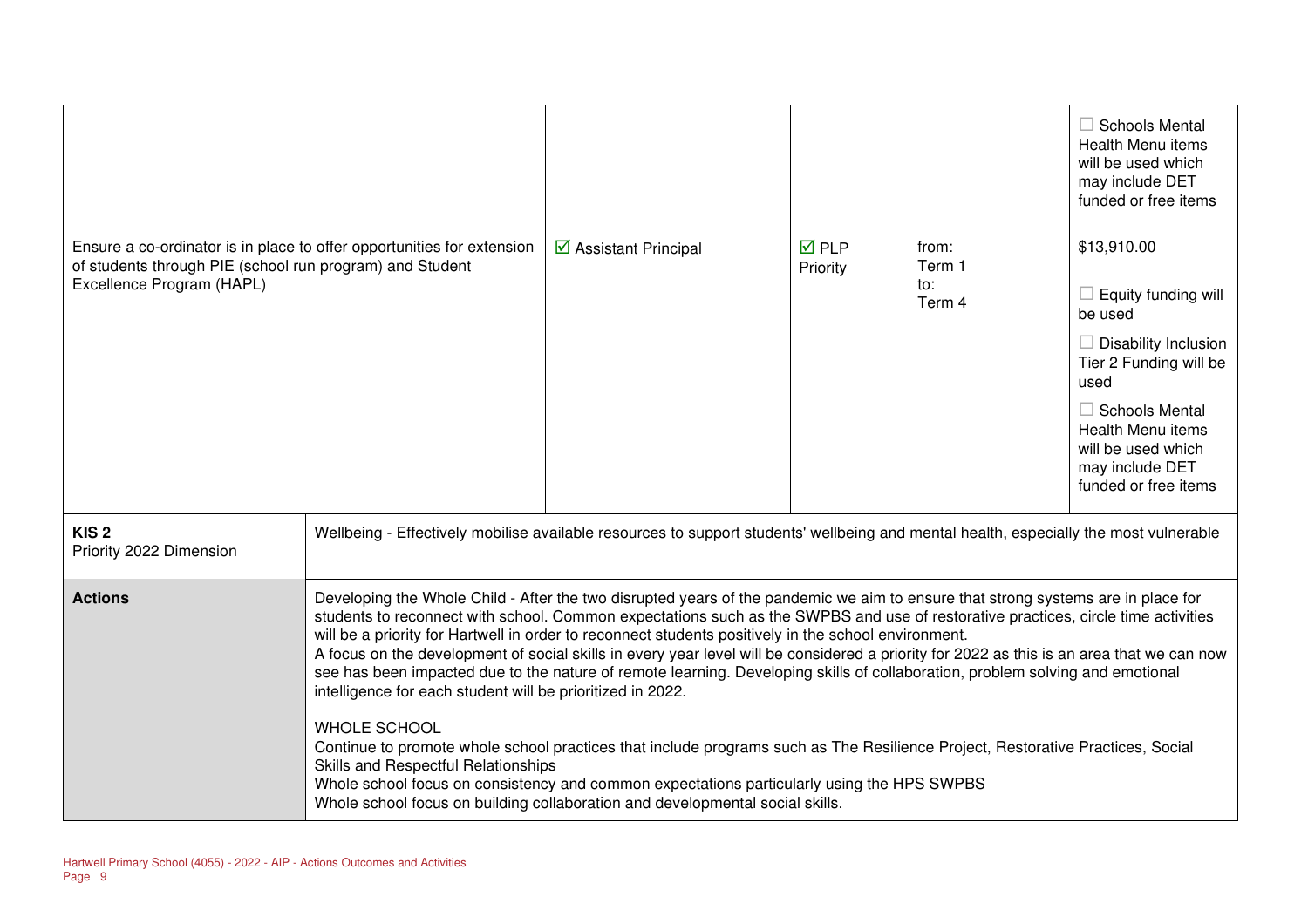|                 | <b>CLASSROOM LEVEL</b><br>Develop a 'Start Up Week' program for the whole school for consistency in expectations in the learning community/building<br>relationships/whole school that incorporates a strong program for the development of social skills<br>Ensure students feel safe through Circle Times and programs such as the Resilience, Rights & Respectful Relationships Program<br>and Cyber Safe practices - eSmart<br>Ensure the Health and Lifestyle strand in the Health and Physical Education curriculum is taught at all levels from P-6.<br>Establish an agreed approach to monitoring and responding to student wellbeing concerns<br><b>INDIVIDUAL LEVEL</b><br>Build staff capacity to collect, analyse, monitor and respond to student engagement data and gather feedback<br>Student Voice and Agency - In 2022 we will audit our current practices and systems for providing students with opportunities to<br>develop student voice and agency. Before the pandemic we had explored Teach the Teacher, Peer Mediation and were looking to<br>further develop this area. Professional Learning with consultants, Glen Pearsell, Kath Murdoch and Lyn Watts has been targeted to<br>incorporate and further promote voice and agency within the Hartwell instructional model.<br><b>WHOLE SCHOOL</b><br>- In 2022 we will run professional learning to identify best practice in student voice and agency<br>- Staff will be involved in auditing current practices in order to target areas for development<br>- Develop targets to implement during the year to further develop voice and agency in the year level (considerations given to Junior,<br>Middle and Senior school to add skill and complexity.<br><b>CLASSROOM LEVEL</b><br>- Year Level teams/specialists will work together to gather data and information to identify student voice and agency<br>- Year levels teams/specialists will unpack the language of 'voice' and 'agency' to further promote consistent understanding in the<br>school<br>INDIVIDUAL AND TAILORED LEVEL<br>- All staff will have consistent understanding and student voice and agency<br>- Students will have shared language to explain what voice and agency looks, feels and sounds like |
|-----------------|------------------------------------------------------------------------------------------------------------------------------------------------------------------------------------------------------------------------------------------------------------------------------------------------------------------------------------------------------------------------------------------------------------------------------------------------------------------------------------------------------------------------------------------------------------------------------------------------------------------------------------------------------------------------------------------------------------------------------------------------------------------------------------------------------------------------------------------------------------------------------------------------------------------------------------------------------------------------------------------------------------------------------------------------------------------------------------------------------------------------------------------------------------------------------------------------------------------------------------------------------------------------------------------------------------------------------------------------------------------------------------------------------------------------------------------------------------------------------------------------------------------------------------------------------------------------------------------------------------------------------------------------------------------------------------------------------------------------------------------------------------------------------------------------------------------------------------------------------------------------------------------------------------------------------------------------------------------------------------------------------------------------------------------------------------------------------------------------------------------------------------------------------------------------------------------------------------------------------------------------------------------|
| <b>Outcomes</b> | Developing the Whole Child<br><b>WHOLE SCHOOL</b><br>Teachers will model and are consistent in agreed routines                                                                                                                                                                                                                                                                                                                                                                                                                                                                                                                                                                                                                                                                                                                                                                                                                                                                                                                                                                                                                                                                                                                                                                                                                                                                                                                                                                                                                                                                                                                                                                                                                                                                                                                                                                                                                                                                                                                                                                                                                                                                                                                                                   |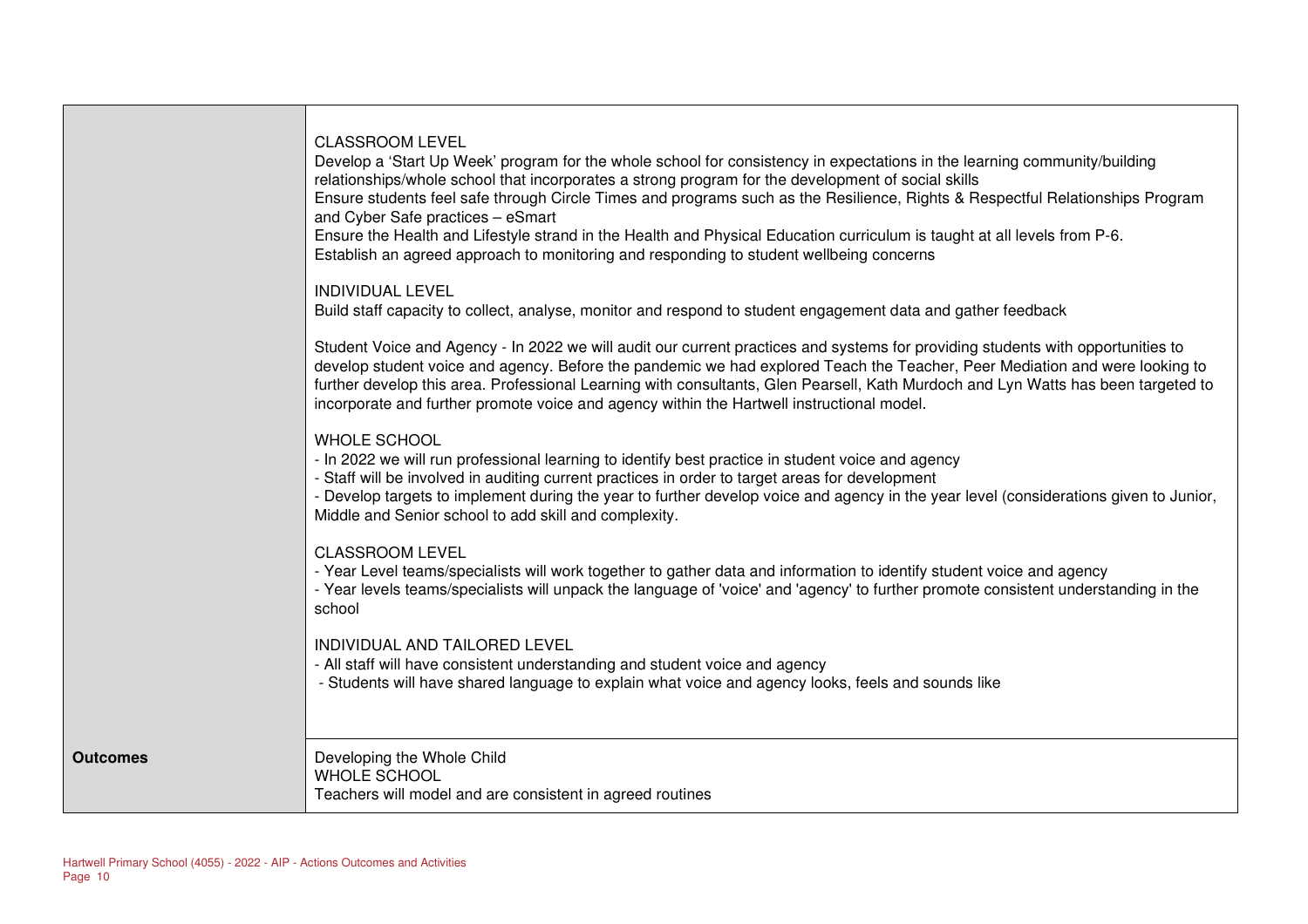|                           | Teachers, leaders and the school community will share a common understanding of the whole school approach to wellbeing<br>Teachers and leaders will integrate social-emotional learning into school practice, policies and programs<br>Timetabling and staffing/resourcing will support wellbeing requirements.<br>We will support and assist in shared practice and co-ordination with Respectful Relationships as a Lead School<br><b>CLASSROOM LEVEL</b>                                                                                                                                                  |
|---------------------------|--------------------------------------------------------------------------------------------------------------------------------------------------------------------------------------------------------------------------------------------------------------------------------------------------------------------------------------------------------------------------------------------------------------------------------------------------------------------------------------------------------------------------------------------------------------------------------------------------------------|
|                           | Teachers and leaders will establish agreed monitoring processes and leaders will ensure these are visible for staff use<br>Relevant teachers and leaders will implement a homegroup wellbeing program<br>Students will feel supported and engaged in homegroups and contribute to a strong classroom culture<br>At-risk students will be identified and receive targeted support in a timely manner<br>Students will have strong relationships with peers<br>Students have a knowledge and respect for diversity                                                                                             |
|                           | INDIVIDUAL AND TAILORED LEVEL<br>Students with acute needs will receive individualized support with regular monitoring and student support group meetings (with<br>parents) where appropriate<br>Families of at-risk students will receive regular communication and support from the school<br>Students will experience more success in learning as a result of personal goal setting<br>Students will feel included, respected and supported as members of their diverse and heterogeneous community<br>Students and families will be connected to allied health and mental health service as appropriate. |
|                           | <b>Student Voice and Agency</b><br><b>WHOLE SCHOOL</b><br>All staff will be able to articulate how voice and agency is used within the school to promote student learning and wellbeing.                                                                                                                                                                                                                                                                                                                                                                                                                     |
|                           | <b>CLASSROOM LEVEL</b><br>- Year Levels and Specialists will work with students to provide opportunities in the teaching and learning program to further engage<br>students in their learning / school connectedness for voice and agency                                                                                                                                                                                                                                                                                                                                                                    |
|                           | INDIVIDUAL AND TAILORED LEVEL<br>- Teachers will have consistent language and understanding in best practice and pedagogy for student voice and agency                                                                                                                                                                                                                                                                                                                                                                                                                                                       |
| <b>Success Indicators</b> | Developing the Whole Child<br>WHOLE SCHOOL<br>Observations of changes to classroom practices<br>Documentation of frameworks, policies or programs                                                                                                                                                                                                                                                                                                                                                                                                                                                            |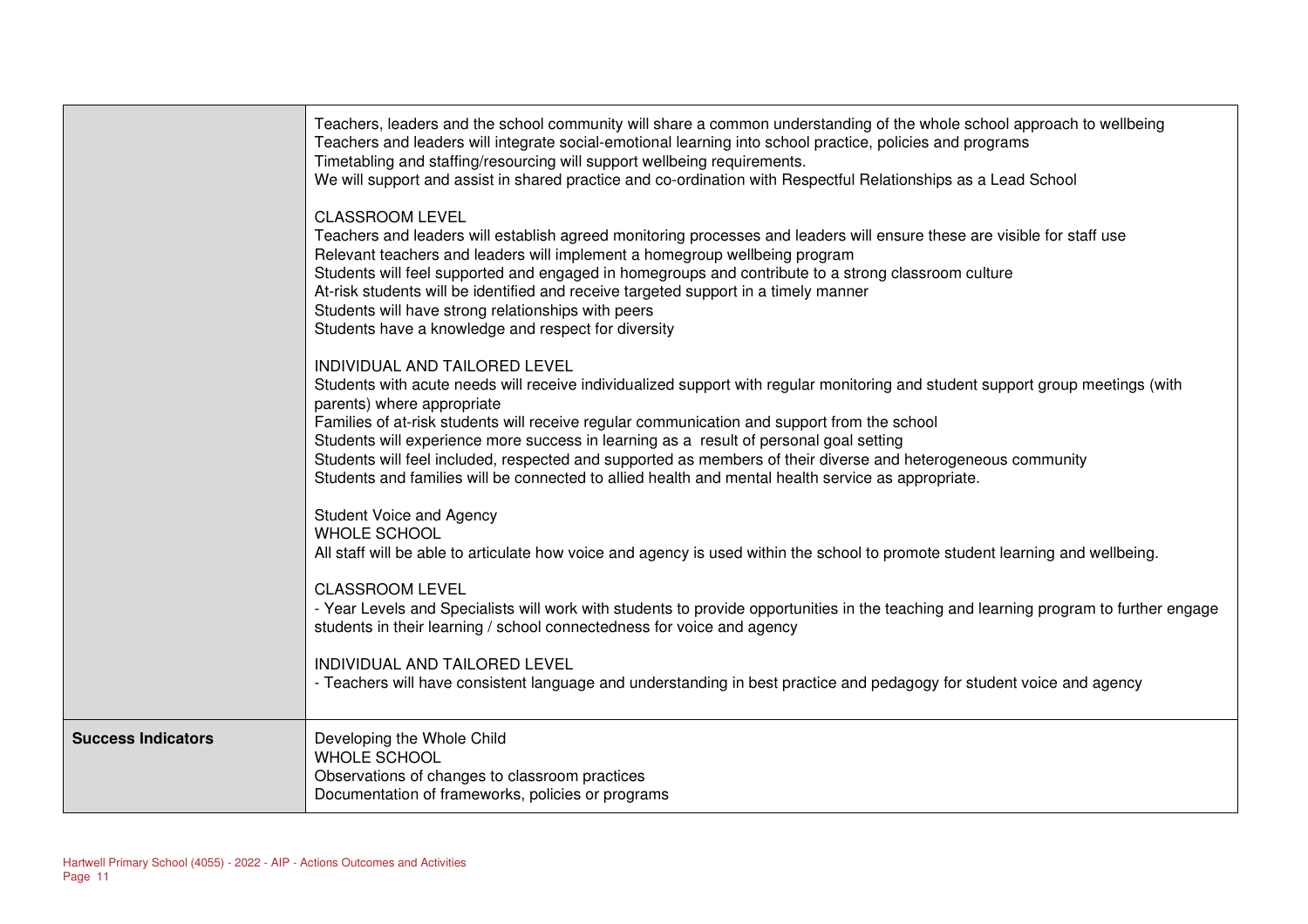|                                                                   | Shared PL goals documented in staff PDPs                                                                                                                                                                                                                                                                                                                                                                                                         | Internal and external professional learning attendance and shared readings for staff are documented<br>Successful development of lead school program in Respectful Relationships |                                 |                 |                        |
|-------------------------------------------------------------------|--------------------------------------------------------------------------------------------------------------------------------------------------------------------------------------------------------------------------------------------------------------------------------------------------------------------------------------------------------------------------------------------------------------------------------------------------|----------------------------------------------------------------------------------------------------------------------------------------------------------------------------------|---------------------------------|-----------------|------------------------|
|                                                                   | <b>CLASSROOM LEVEL</b><br>Students engagement in wellbeing programs<br>Samples of student work<br>Documentation of resources for wellbeing and diversity programs<br>Documentation of referrals and communication processes regarding monitoring and escalating wellbeing concerns<br>Documentation of goal setting processes<br>Teacher surveys on effectiveness of programs, referral process<br>Teacher reports of student wellbeing concerns |                                                                                                                                                                                  |                                 |                 |                        |
|                                                                   | INDIVIDUAL AND TAILORED LEVEL<br>Data used to identify students in need of targeted support<br>Data of counselling services accessed by students and families<br>Student pre and post support surveys                                                                                                                                                                                                                                            |                                                                                                                                                                                  |                                 |                 |                        |
|                                                                   | <b>Student Voice and Agency</b><br><b>WHOLE SCHOOL</b><br>Learning walks, planning, activities at school will                                                                                                                                                                                                                                                                                                                                    |                                                                                                                                                                                  |                                 |                 |                        |
|                                                                   | <b>CLASSROOM LEVEL</b><br>- Year Levels and Specialists will work with students to provide opportunities in the teaching and learning program to further engage<br>students in their learning / school connectedness for voice and agency                                                                                                                                                                                                        |                                                                                                                                                                                  |                                 |                 |                        |
|                                                                   | INDIVIDUAL AND TAILORED LEVEL<br>- Teachers will have consistent language and understanding in best practice and pedagogy for student voice and agency<br>- Teachers will be able to increase classroom practice through actions and activities in the learning program<br>- Teachers will be able to increase classroom practice through actions and activities in the learning program                                                         |                                                                                                                                                                                  |                                 |                 |                        |
| <b>Activities and Milestones</b>                                  |                                                                                                                                                                                                                                                                                                                                                                                                                                                  | <b>People Responsible</b>                                                                                                                                                        | Is this a PL<br><b>Priority</b> | When            | <b>Funding Streams</b> |
| Establish a new Wellbeing / Respectful Relationships Co-Ordinator |                                                                                                                                                                                                                                                                                                                                                                                                                                                  | ☑ Assistant Principal                                                                                                                                                            | $\overline{M}$ PLP<br>Priority  | from:<br>Term 1 | \$10,000.00            |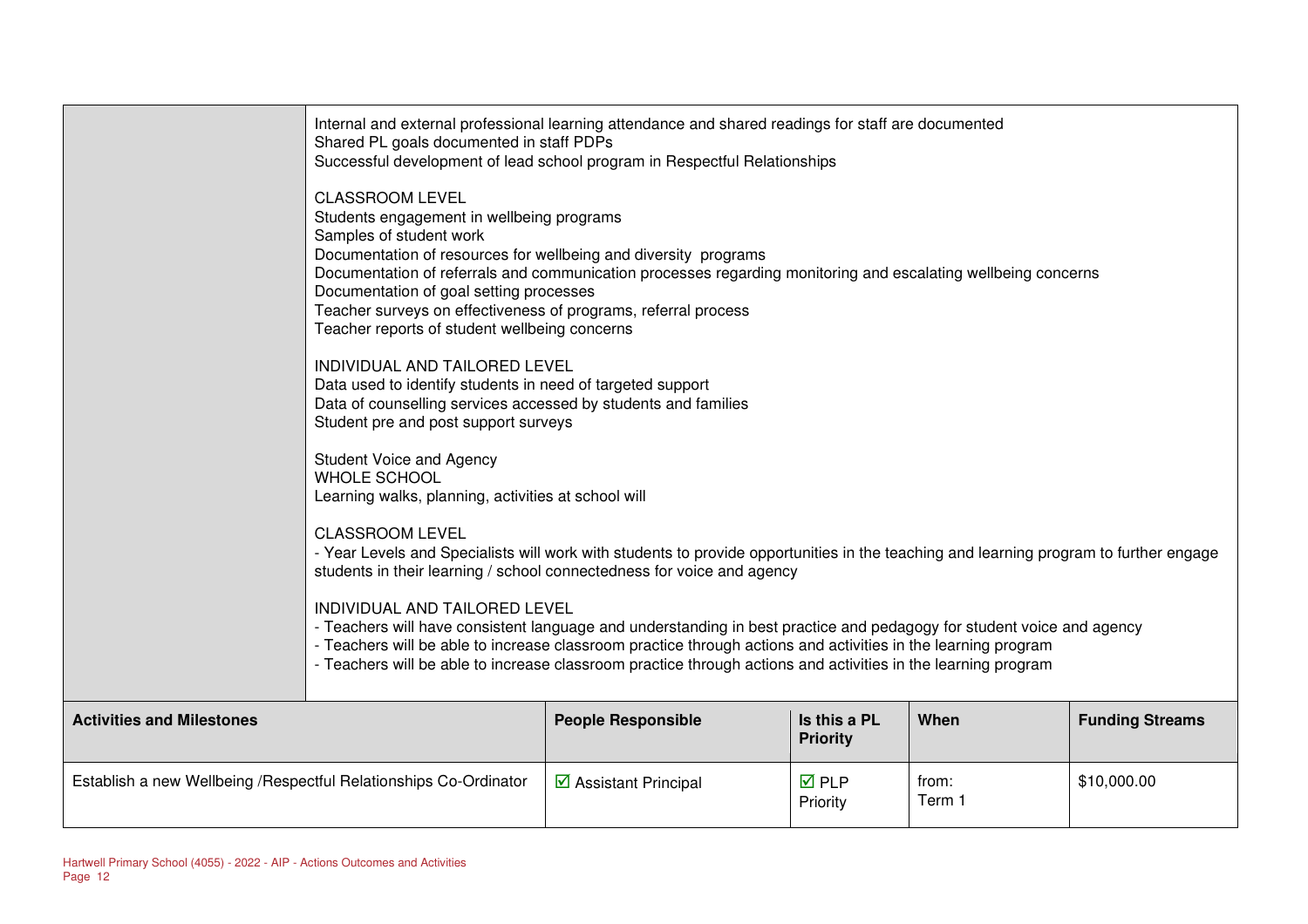|                                                                                                                                                                                                                                                                   | $\triangleright$ Principal<br>School Improvement Team<br>☑ Wellbeing Team                              |                          | to:<br>Term 4                    | Equity funding will<br>be used<br>Disability Inclusion<br>Tier 2 Funding will be<br>used<br>$\Box$ Schools Mental<br>Health Menu items<br>will be used which<br>may include DET<br>funded or free items           |
|-------------------------------------------------------------------------------------------------------------------------------------------------------------------------------------------------------------------------------------------------------------------|--------------------------------------------------------------------------------------------------------|--------------------------|----------------------------------|-------------------------------------------------------------------------------------------------------------------------------------------------------------------------------------------------------------------|
| To further teacher pedagogy and instructional practice within the<br>classroom for student engagement through student voice and<br>agency teachers will work with consultant Glen Pearsell                                                                        | $\overline{\mathsf{M}}$ All Staff<br>School Improvement Team<br>$\overline{\mathbf{M}}$ Team Leader(s) | <b>☑</b> PLP<br>Priority | from:<br>Term 1<br>to:<br>Term 3 | \$10,000.00<br>Equity funding will<br>be used<br>Disability Inclusion<br>Tier 2 Funding will be<br>used<br>☑ Schools Mental<br>Health Menu items<br>will be used which<br>may include DET<br>funded or free items |
| All teaching staff will have the opportunity to work with Lyn Watts to<br>implement student goals in Literacy - reading and writing. Goals will<br>be conferenced, recorded and shared with parents to further<br>promote student engagement and voice and agency | $\overline{\mathsf{M}}$ All Staff<br>School Improvement Team<br>$\overline{\mathbf{M}}$ Team Leader(s) | $\Box$ PLP<br>Priority   | from:<br>Term 1<br>to:<br>Term 4 | \$30,000.00<br>Equity funding will<br>be used<br>Disability Inclusion<br>Tier 2 Funding will be<br>used                                                                                                           |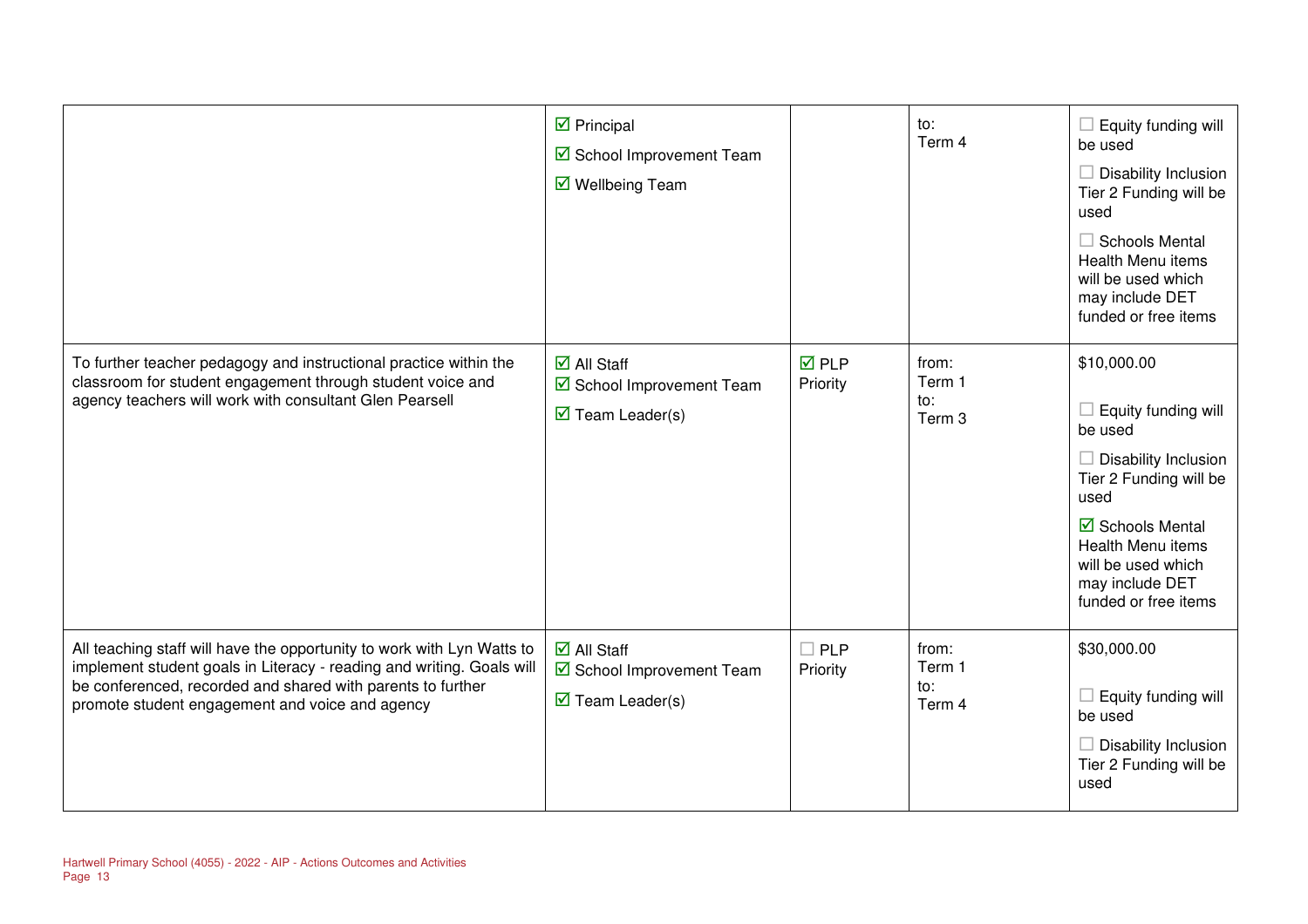|                                                  |                                                        |                        |                                  | $\Box$ Schools Mental<br>Health Menu items<br>will be used which<br>may include DET<br>funded or free items                                                                                                             |
|--------------------------------------------------|--------------------------------------------------------|------------------------|----------------------------------|-------------------------------------------------------------------------------------------------------------------------------------------------------------------------------------------------------------------------|
| Restorative Practices Training for all new staff | $\overline{\mathbf{M}}$ Teacher(s)<br>■ Wellbeing Team | $\Box$ PLP<br>Priority | from:<br>Term 1<br>to:<br>Term 1 | \$2,500.00<br>Equity funding will<br>be used<br>Disability Inclusion<br>Tier 2 Funding will be<br>used<br><b>Ø</b> Schools Mental<br>Health Menu items<br>will be used which<br>may include DET<br>funded or free items |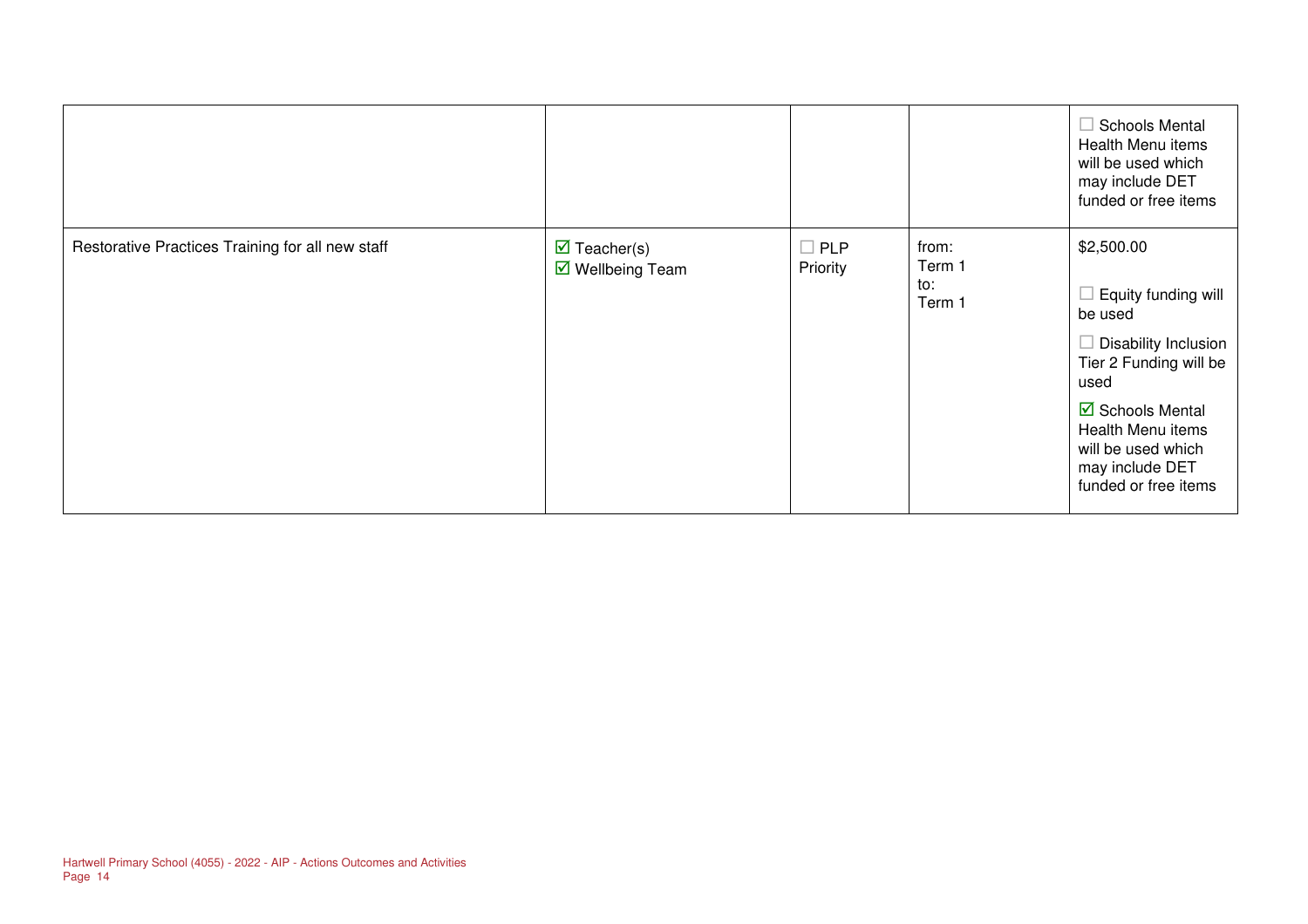## **Funding Planner**

#### Summary of Budget and Allocated Funding

| <b>Summary of Budget</b>            | School's total funding (\$) | <b>Funding Allocated in activities (\$)</b> | Still available/shortfall |
|-------------------------------------|-----------------------------|---------------------------------------------|---------------------------|
| <b>Equity Funding</b>               | \$2,521.00                  | \$5,000.00                                  | $-$2,479.00$              |
| Disability Inclusion Tier 2 Funding | \$0.00                      | \$0.00                                      | \$0.00                    |
| Schools Mental Health Fund and Menu | \$0.00                      | \$0.00                                      | \$0.00                    |
| <b>Total</b>                        | \$2,521.00                  | \$5,000.00                                  | $-$ \$2,479.00            |

#### Activities and Milestones – Total Budget

| <b>Activities and Milestones</b>                                                                                                                                                              | <b>Budget</b> |
|-----------------------------------------------------------------------------------------------------------------------------------------------------------------------------------------------|---------------|
| Integration Aides/Teacher Aide support will be well<br>managed with clear processes for communication to<br>support students deemed at risk across the school                                 | \$5,000.00    |
| To further teacher pedagogy and instructional practice<br>within the classroom for student engagement through<br>student voice and agency teachers will work with consultant<br>Glen Pearsell | \$10,000.00   |
| Restorative Practices Training for all new staff                                                                                                                                              | \$2,500.00    |
| <b>Totals</b>                                                                                                                                                                                 | \$17,500.00   |

#### Activities and Milestones - Equity Funding

|  | .<br><b>Activities and Milestones</b> | When | <b>Funding allocated (\$)</b> | Category |
|--|---------------------------------------|------|-------------------------------|----------|
|--|---------------------------------------|------|-------------------------------|----------|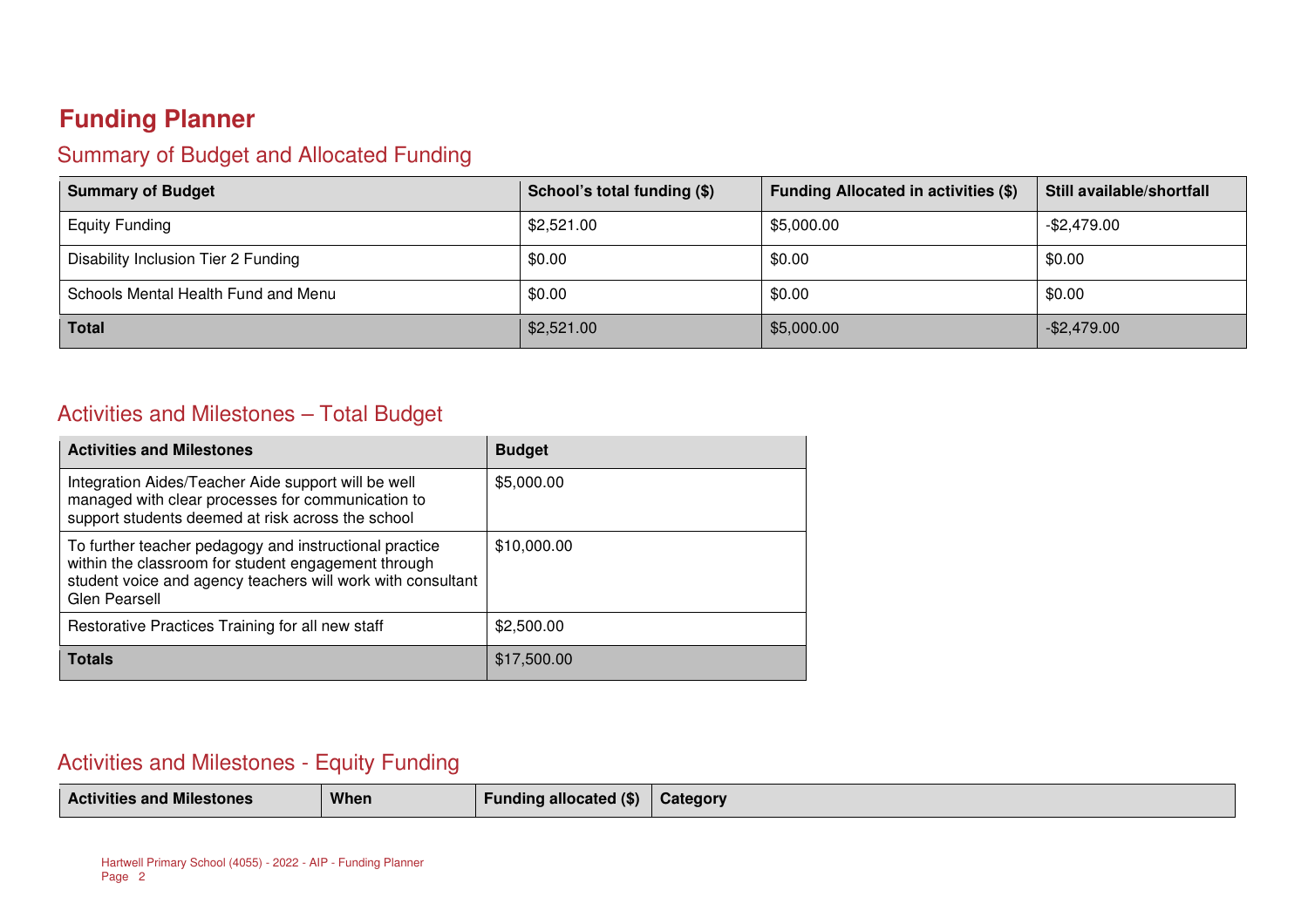| Integration Aides/Teacher Aide<br>support will be well managed with<br>clear processes for communication<br>I to support students deemed at risk<br>across the school | from:<br>ו Term<br>l to∶<br>Term 4 | \$5,000.00 | $\triangledown$ School-based staffing<br>$\sqrt{2}$ Teaching and learning programs and resources |
|-----------------------------------------------------------------------------------------------------------------------------------------------------------------------|------------------------------------|------------|--------------------------------------------------------------------------------------------------|
| <b>Totals</b>                                                                                                                                                         |                                    | \$5,000.00 |                                                                                                  |

#### Activities and Milestones - Disability Inclusion Funding

| <b>Activities and Milestones</b> | When | Funding allocated (\$) | Category |
|----------------------------------|------|------------------------|----------|
| <b>Totals</b>                    |      | \$0.00                 |          |

#### Activities and Milestones - Schools Mental Health Fund and Menu

| <b>Activities and Milestones</b>                                                                                                                                                                    | When                             | Funding allocated (\$) | Category |
|-----------------------------------------------------------------------------------------------------------------------------------------------------------------------------------------------------|----------------------------------|------------------------|----------|
| To further teacher pedagogy and<br>instructional practice within the<br>classroom for student engagement<br>through student voice and agency<br>teachers will work with consultant<br>Glen Pearsell | from:<br>Term 1<br>to:<br>Term 3 | \$0.00                 |          |
| Restorative Practices Training for<br>all new staff                                                                                                                                                 | from:<br>Term 1<br>to:<br>Term 1 | \$0.00                 |          |
| <b>Totals</b>                                                                                                                                                                                       |                                  | \$0.00                 |          |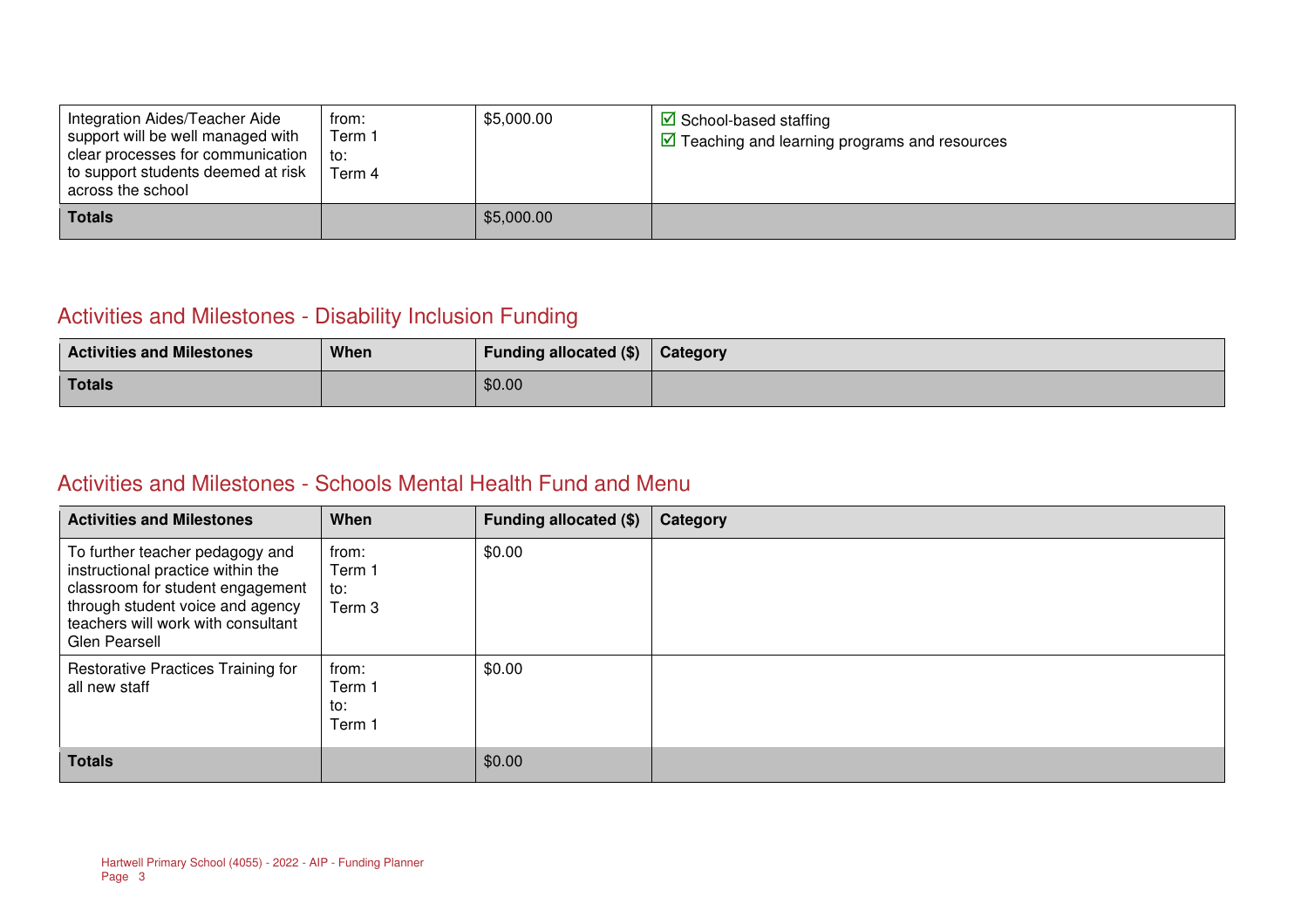#### Additional Funding Planner – Total Budget

| <b>Activities and Milestones</b> | <b>Budget</b> |
|----------------------------------|---------------|
| Totals                           | \$0.00        |

#### Additional Funding Planner – Equity Funding

| <b>Activities and Milestones</b> | When | Funding allocated (\$) | Category |
|----------------------------------|------|------------------------|----------|
| <b>Totals</b>                    |      | \$0.00                 |          |

#### Additional Funding Planner – Disability Inclusion Funding

| <b>Activities and Milestones</b> | When | Funding allocated $(\$)$   Category |  |
|----------------------------------|------|-------------------------------------|--|
| Totals                           |      | \$0.00                              |  |

#### Additional Funding Planner – Schools Mental Health Fund and Menu

| <b>Activities and Milestones</b> | When | Funding allocated (\$) | Category |
|----------------------------------|------|------------------------|----------|
| Totals                           |      | \$0.00                 |          |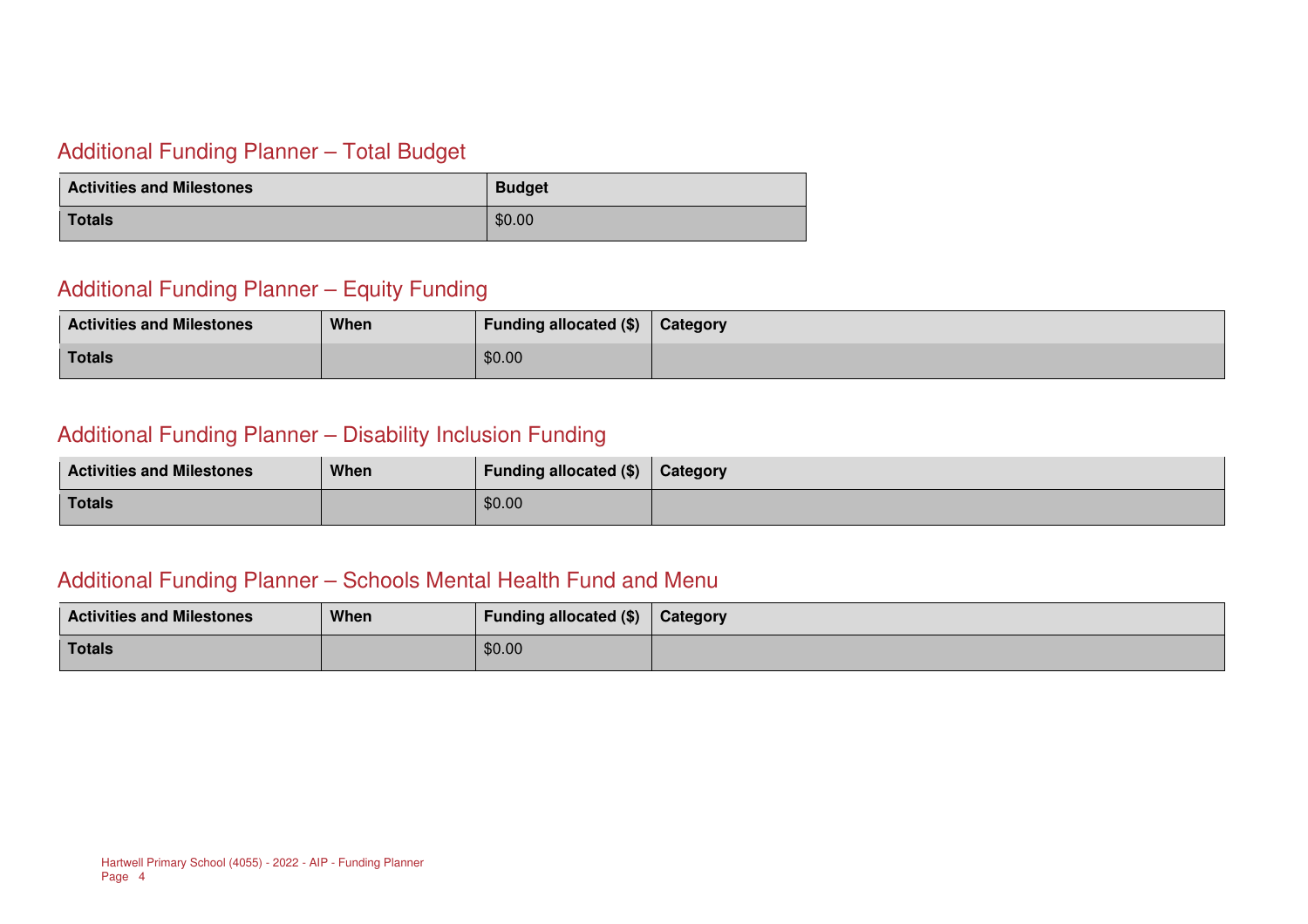## **Professional Learning and Development Plan**

| <b>Professional Learning</b><br><b>Priority</b>                                                                                                                                                                                               | <b>Who</b>                                                                                              | When                             | <b>Key Professional Learning</b><br><b>Strategies</b>                                                                                                 | <b>Organisational Structure</b>                                                                                       | <b>Expertise Accessed</b>                                                                                                          | Where                           |
|-----------------------------------------------------------------------------------------------------------------------------------------------------------------------------------------------------------------------------------------------|---------------------------------------------------------------------------------------------------------|----------------------------------|-------------------------------------------------------------------------------------------------------------------------------------------------------|-----------------------------------------------------------------------------------------------------------------------|------------------------------------------------------------------------------------------------------------------------------------|---------------------------------|
| Leadership Team to establish<br>TLI team and identify<br>students                                                                                                                                                                             | $\triangleright$ Leadership<br>Team                                                                     | from:<br>Term 1<br>to:<br>Term 4 | $\boxtimes$ Planning<br>$\boxtimes$ Preparation                                                                                                       | ☑ Formal School Meeting /<br>Internal Professional<br>Learning Sessions<br>☑ Network Professional<br>Learning         | $\overline{\mathbf{y}}$ Internal staff<br>☑ Learning Specialist<br>$\boxtimes$ High Impact<br><b>Teaching Strategies</b><br>(HITS) | $\overline{\mathbf{z}}$ On-site |
| IEPs will be reviewed and<br>reintroduced across the<br>school to support individual<br>needs and the TLI program.<br>Collection of data each term<br>will be undertaken to track<br>progress in the areas of<br>reading, writing and number. | $\overline{\mathbf{z}}$ Curriculum<br>Co-ordinator<br>(s)<br>$\overline{\mathbf{M}}$ Leadership<br>Team | from:<br>Term 1<br>to:<br>Term 4 | $\boxtimes$ Planning<br>$\boxtimes$ Preparation                                                                                                       | ☑ Formal School Meeting /<br>Internal Professional<br>Learning Sessions                                               | $\overline{\mathbf{y}}$ Internal staff<br>$\overline{\boxtimes}$ High Impact<br><b>Teaching Strategies</b><br>(HITS)               | $\overline{\mathbf{M}}$ On-site |
| Integration Aides/Teacher<br>Aide support will be well<br>managed with clear<br>processes for communication<br>to support students deemed<br>at risk across the school                                                                        | $\boxtimes$ Education<br>Support<br>$\triangleright$ Principal                                          | from:<br>Term 1<br>to:<br>Term 4 | $\overline{\mathbf{z}}$ Planning<br>$\overline{\mathbf{M}}$ Collaborative<br>Inquiry/Action Research<br>team<br>$\boxtimes$ Individualised Reflection | ☑ Formal School Meeting /<br>Internal Professional<br>Learning Sessions                                               | $\overline{\mathbf{y}}$ Internal staff                                                                                             | $\overline{\mathsf{M}}$ On-site |
| Engage with EIL to audit and<br>evaluate current assessment<br>practices across the school                                                                                                                                                    | ☑<br>Assessment &<br>Reporting<br>Coordinator<br>$\overline{\mathbf{M}}$ Assistant<br>Principal         | from:<br>Term 1<br>to:<br>Term 2 | $\overline{\mathbf{z}}$ Planning<br>$\overline{\mathbf{M}}$ Collaborative<br>Inquiry/Action Research<br>team                                          | ☑ Formal School Meeting /<br>Internal Professional<br>Learning Sessions<br>$\triangledown$ Timetabled Planning<br>Day | $\overline{\mathbf{z}}$ Internal staff<br>$\triangledown$ Departmental<br>resources<br>EIL                                         | $\overline{\mathsf{M}}$ On-site |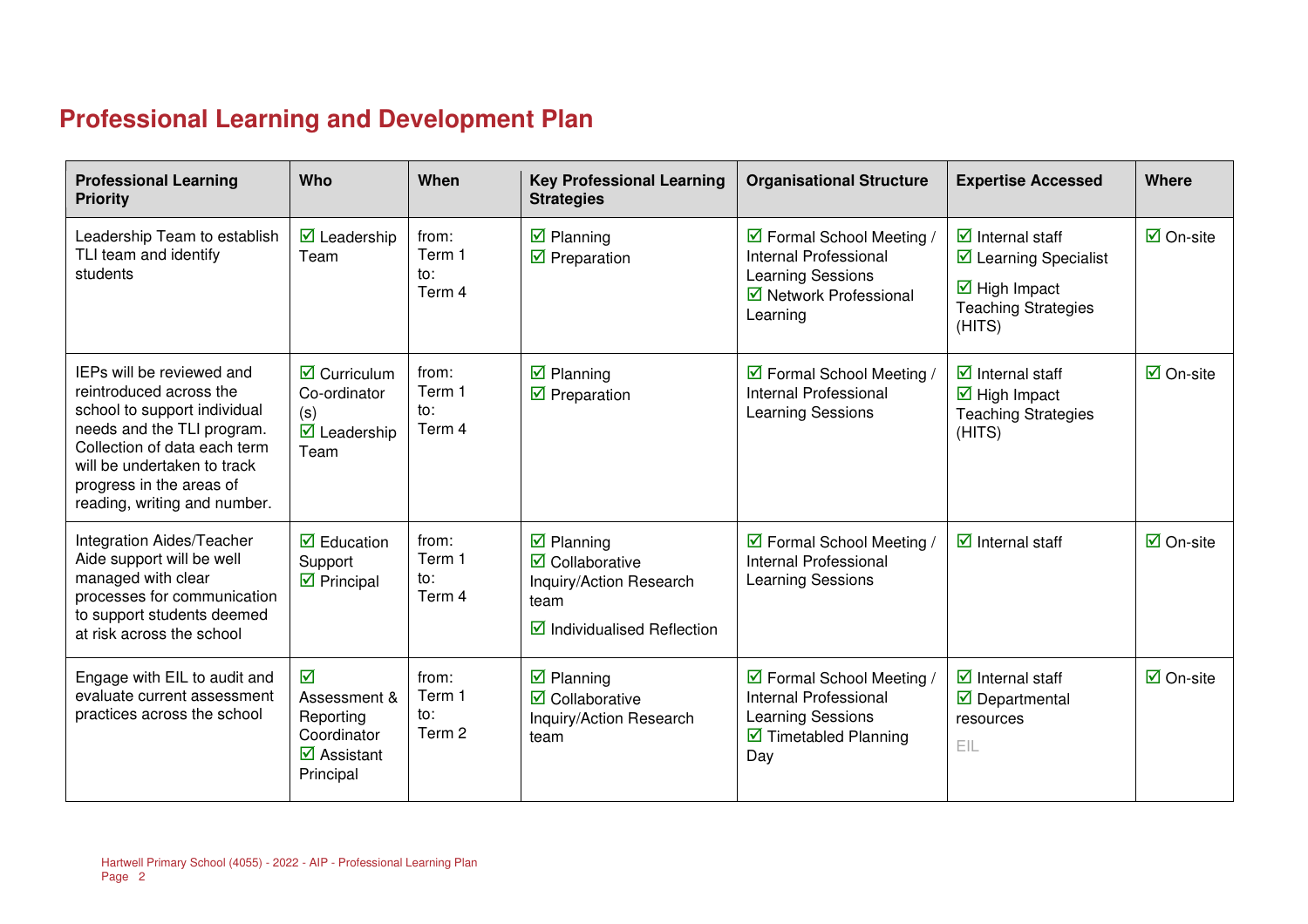|                                                                                                                                                                          | $\overline{\mathbf{M}}$ School<br>Improvement<br>Team                                                                                                              |                                  |                                                                                                                                      |                                                                                                                                      | $\overline{\mathbf{M}}$ High Impact<br><b>Teaching Strategies</b><br>(HITS)                        |                                 |
|--------------------------------------------------------------------------------------------------------------------------------------------------------------------------|--------------------------------------------------------------------------------------------------------------------------------------------------------------------|----------------------------------|--------------------------------------------------------------------------------------------------------------------------------------|--------------------------------------------------------------------------------------------------------------------------------------|----------------------------------------------------------------------------------------------------|---------------------------------|
| Identify 2-3 key actions from<br>audit to further support<br>student learning using data                                                                                 | ☑<br>Assessment &<br>Reporting<br>Coordinator<br>$\overline{\mathbf{z}}$ Assistant<br>Principal<br>$\boxtimes$ School<br>Improvement<br>Team                       | from:<br>Term 3<br>to:<br>Term 4 | $\boxtimes$ Planning<br>$\boxtimes$ Design of formative<br>assessments                                                               | $\triangledown$ Professional Practice<br>Day<br>☑ Formal School Meeting /<br>Internal Professional<br>Learning Sessions              | $\overline{\mathbf{y}}$ Internal staff<br>$\overline{\mathbf{u}}$ Departmental<br>resources<br>EIL | $\overline{\mathsf{M}}$ On-site |
| By the end of 2022 a revised<br>assessment schedule will be<br>in place for use in 2023                                                                                  | $\overline{\mathbf{v}}$<br>Assessment &<br>Reporting<br>Coordinator<br>$\overline{\mathbf{z}}$ Assistant<br>Principal<br>$\boxtimes$ School<br>Improvement<br>Team | from:<br>Term 3<br>to:<br>Term 4 | $\boxtimes$ Planning<br>$\overline{\mathbf{M}}$ Collaborative<br>Inquiry/Action Research<br>team<br>$\boxdot$ Curriculum development | ☑ Formal School Meeting /<br>Internal Professional<br><b>Learning Sessions</b><br>$\overline{\mathbf{2}}$ Timetabled Planning<br>Day | $\overline{\mathbf{y}}$ Internal staff<br>$\overline{\mathbf{y}}$ Departmental<br>resources<br>EIL | $\overline{\mathbf{M}}$ On-site |
| Ensure a co-ordinator is in<br>place to offer opportunities for<br>extension of students through<br>PIE (school run program) and<br>Student Excellence Program<br>(HAPL) | $\overline{\mathbf{z}}$ Assistant<br>Principal                                                                                                                     | from:<br>Term 1<br>to:<br>Term 4 | $\overline{\mathbf{z}}$ Planning<br>$\boxdot$ Preparation<br>$\boxtimes$ Individualised Reflection                                   | ☑ Formal School Meeting /<br>Internal Professional<br><b>Learning Sessions</b>                                                       | $\overline{\mathbf{y}}$ Internal staff                                                             | $\overline{\mathsf{M}}$ On-site |